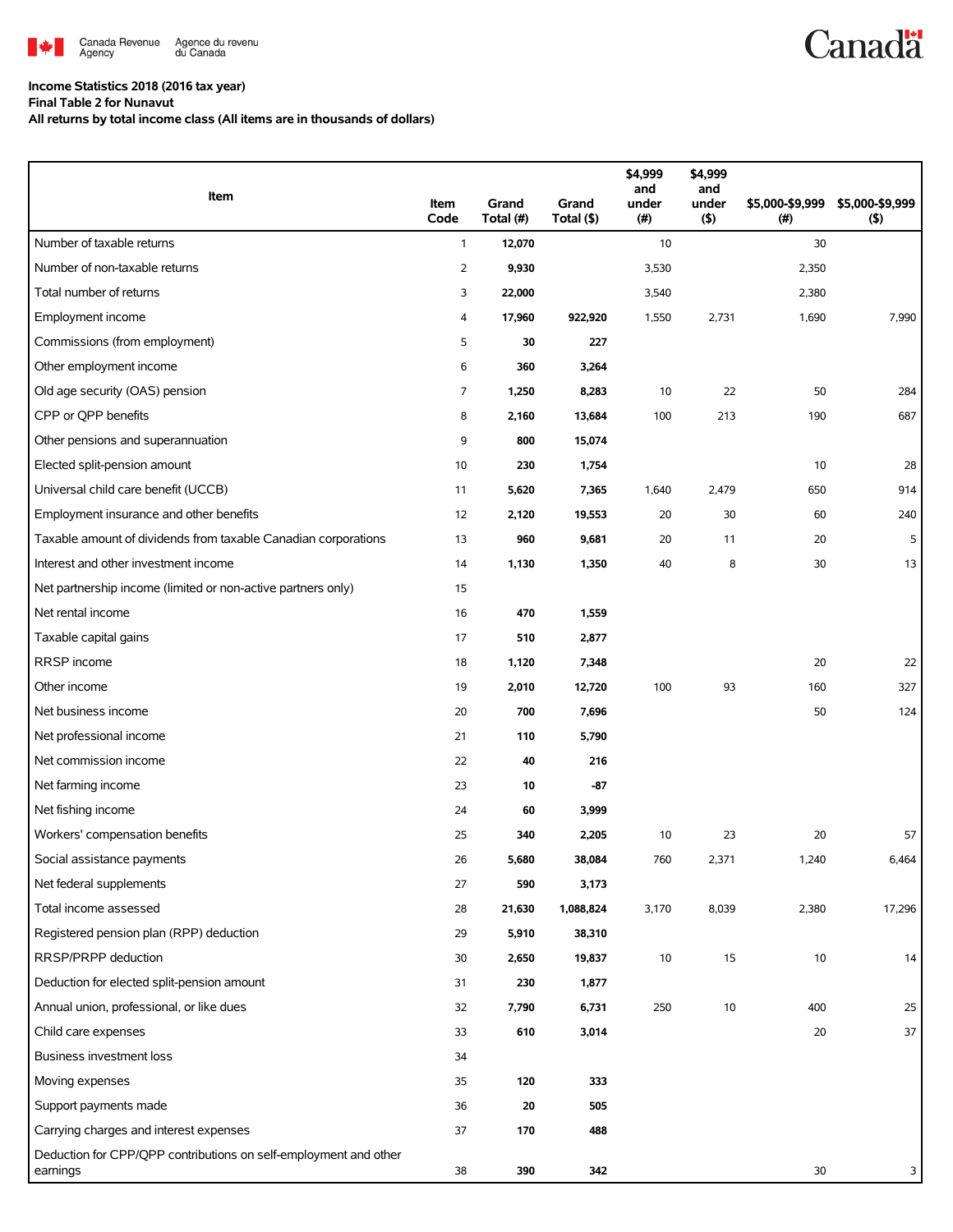

## **Income Statistics 2018 (2016 tax year)**

**Final Table 2 for Nunavut**

**All returns by total income class (All items are in thousands of dollars)**

| Item                                                                                          | Item<br>Code | Grand<br>Total (#) | Grand<br>Total (\$) | \$4,999<br>and<br>under<br>(#) | \$4,999<br>and<br>under<br>$($ \$) | \$5,000-\$9,999<br>(#) | \$5,000-\$9,999<br>(5) |
|-----------------------------------------------------------------------------------------------|--------------|--------------------|---------------------|--------------------------------|------------------------------------|------------------------|------------------------|
| Deduction for provincial parental insurance plan (PPIP) premiums<br>on self-employment income | 39           |                    |                     |                                |                                    |                        |                        |
| Exploration and development expenses                                                          | 40           |                    |                     |                                |                                    |                        |                        |
| Other employment expenses                                                                     | 41           | 120                | 283                 |                                |                                    |                        |                        |
| Clergy residence deduction                                                                    | 42           | 20                 | 210                 |                                |                                    |                        |                        |
| Other deductions                                                                              | 43           | 600                | 755                 | 30                             | 16                                 | 30                     | 20                     |
| Total deductions before adjustments                                                           | 44           | 10,920             | 72,912              | 330                            | 68                                 | 480                    | 112                    |
| Social benefits repayment                                                                     | 45           | 380                | 1,107               |                                |                                    |                        |                        |
| Net income                                                                                    | 46           | 21,620             | 1,014,869           | 3,150                          | 8,025                              | 2,380                  | 17,184                 |
| Canadian Forces personnel and police deduction                                                | 47           |                    |                     |                                |                                    |                        |                        |
| Security options deductions                                                                   | 48           |                    |                     |                                |                                    |                        |                        |
| Other payments deduction                                                                      | 49           | 6,070              | 43,461              | 780                            | 2,399                              | 1,270                  | 6,550                  |
| Non-capital losses of other years                                                             | 50           |                    |                     |                                |                                    |                        |                        |
| Net capital losses of other years                                                             | 51           | 70                 | 189                 |                                |                                    |                        |                        |
| Capital gains deduction                                                                       | 52           |                    |                     |                                |                                    |                        |                        |
| Northern residents deductions                                                                 | 53           | 9,980              | 72,435              | 190                            | 102                                | 190                    | 277                    |
| Additional deductions                                                                         | 54           | 10                 | 175                 |                                |                                    |                        |                        |
| Farming/fishing losses of prior years                                                         | 55           |                    |                     |                                |                                    |                        |                        |
| Total deductions from net income                                                              | 56           | 14,660             | 117,190             | 900                            | 2,512                              | 1,360                  | 6,828                  |
| Taxable income assessed                                                                       | 57           | 20,610             | 897,958             | 2,690                          | 5,555                              | 1,990                  | 10,441                 |
| Basic personal amount                                                                         | 58           | 22,000             | 252,369             | 3,540                          | 40,586                             | 2,380                  | 27,265                 |
| Age amount                                                                                    | 59           | 1,160              | 7,484               | 20                             | 107                                | 50                     | 385                    |
| Spouse or common-law partner amount                                                           | 60           | 2,660              | 21,866              |                                |                                    | 70                     | 611                    |
| Amount for an eligible dependant                                                              | 61           | 1,870              | 20,711              | 110                            | 1,246                              | 230                    | 2,554                  |
| Family caregiver amount for children under 18 years of age                                    | 62           | 110                | 378                 | 10                             | 47                                 |                        |                        |
| Amount for infirm dependants age 18 or older                                                  | 63           |                    |                     |                                |                                    |                        |                        |
| CPP or QPP contributions through employment                                                   | 64           | 16,470             | 25,507              | 1,000                          | 62                                 | 1,390                  | 237                    |
| CPP or QPP contributions on self-employment and other earnings                                | 65           | 390                | 342                 |                                |                                    | 30                     | 3                      |
| Employment insurance premiums                                                                 | 66           | 15,800             | 9,708               | 610                            | 39                                 | 1,290                  | 141                    |
| PPIP premiums paid                                                                            | 67           |                    |                     |                                |                                    |                        |                        |
| PPIP premiums payable on employment income                                                    | 68           |                    |                     |                                |                                    |                        |                        |
| PPIP premiums payable on self-employment income                                               | 69           |                    |                     |                                |                                    |                        |                        |
| Volunteer firefighters' amount/search and rescue volunteers' amount                           | 70           | 60                 | 171                 |                                |                                    |                        |                        |
| Canada employment amount                                                                      | 71           | 18,030             | 19,954              | 1,560                          | 1,322                              | 1,690                  | 1,779                  |
| Public transit amount                                                                         | 72           | 100                | 45                  |                                |                                    |                        |                        |
| Children's arts amount                                                                        | 73           | 50                 | 16                  |                                |                                    |                        |                        |
| Home accessibility expenses                                                                   | 74           |                    |                     |                                |                                    |                        |                        |
| Home buyers' amount                                                                           | 75           | 50                 | 227                 |                                |                                    |                        |                        |
| Pension income amount                                                                         | 76           | 1,000              | 1,872               |                                |                                    |                        |                        |

**Canadä**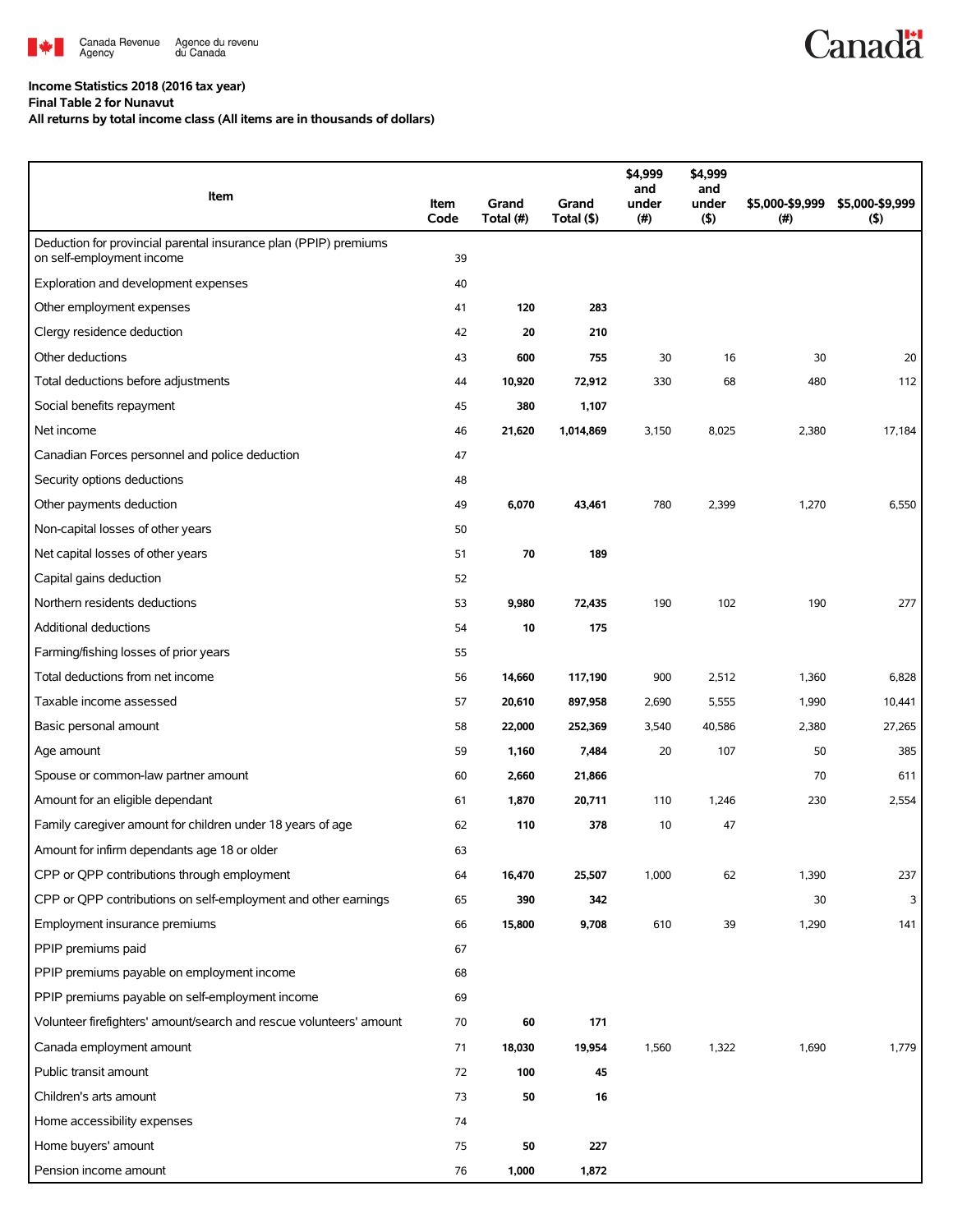

## **Income Statistics 2018 (2016 tax year)**

**Final Table 2 for Nunavut**

**All returns by total income class (All items are in thousands of dollars)**

|                                                                   |              |                    |                     | \$4,999<br>and | \$4,999<br>and |                         |                            |
|-------------------------------------------------------------------|--------------|--------------------|---------------------|----------------|----------------|-------------------------|----------------------------|
| Item                                                              | Item<br>Code | Grand<br>Total (#) | Grand<br>Total (\$) | under<br>(#)   | under<br>(5)   | \$5,000-\$9,999<br>(# ) | \$5,000-\$9,999<br>$($ \$) |
| Caregiver amount                                                  | 77           | 20                 | 134                 |                |                |                         |                            |
| Disability amount                                                 | 78           | 150                | 1,232               | 20             | 136            | 40                      | 304                        |
| Disability amount transferred from a dependant                    | 79           | 100                | 1,204               |                |                |                         |                            |
| Interest paid on student loans                                    | 80           | 310                | 229                 |                |                |                         |                            |
| Tuition, education, and textbook amounts                          | 81           | 1,080              | 6,406               |                |                |                         |                            |
| Tuition, education, and textbook amounts transferred from a child | 82           | 80                 | 394                 |                |                |                         |                            |
| Amounts transferred from spouse or common-law partner             | 83           | 360                | 1,827               |                |                |                         |                            |
| Medical expenses                                                  | 84           | 350                | 748                 | 50             | 33             | 20                      | 14                         |
| Total tax credits on personal amounts                             | 85           | 22,000             | 55,927              | 3,540          | 6,609          | 2,380                   | 5,025                      |
| Allowable charitable donations and government gifts               | 86           | 1,660              | 3,012               |                |                |                         |                            |
| Eligible cultural and ecological gifts                            | 87           |                    |                     |                |                |                         |                            |
| Total tax credit on donations and gifts                           | 88           | 1,660              | 851                 |                |                |                         |                            |
| Total federal non-refundable tax credits                          | 89           | 22,000             | 56,778              | 3,540          | 6,609          | 2,380                   | 5,026                      |
| Federal dividend tax credit                                       | 90           | 950                | 1,092               | 20             |                | 10                      |                            |
| Minimum tax carryover                                             | 91           |                    |                     |                |                |                         |                            |
| Basic federal tax                                                 | 92           | 11,960             | 119,784             |                |                |                         |                            |
| Federal foreign tax credit                                        | 93           | 270                | 51                  |                |                |                         |                            |
| Federal political contribution tax credit                         | 94           | 60                 | 17                  |                |                |                         |                            |
| Investment tax credit                                             | 95           |                    |                     |                |                |                         |                            |
| Labour-sponsored funds tax credit (federally registered)          | 96           |                    |                     |                |                |                         |                            |
| Labour-sponsored funds tax credit (provincially registered)       | 97           |                    |                     |                |                |                         |                            |
| Alternative minimum tax payable                                   | 98           |                    |                     |                |                |                         |                            |
| Net federal tax                                                   | 99           | 11,960             | 119,710             |                |                |                         |                            |
| CPP contributions on self-employment                              | 100          | 390                | 683                 |                |                | 30                      | 7                          |
| Social Benefits repayment                                         | 101          | 380                | 1,107               |                |                |                         |                            |
| Working income tax benefit (WITB)                                 | 102          | 3,350              | 1,620               |                |                | 270                     | 43                         |
| Children's fitness tax credit                                     | 103          | 350                | 18                  |                |                |                         |                            |
| Eligible educator school supply tax credit                        | 104          | 60                 | 5                   |                |                |                         |                            |
| Net provincial or territorial tax                                 | 105          | 11,630             | 38,783              |                |                |                         |                            |
| Total tax payable                                                 | 106          | 12,070             | 160,283             | 10             | 3              | 30                      | 7                          |

**Canadä**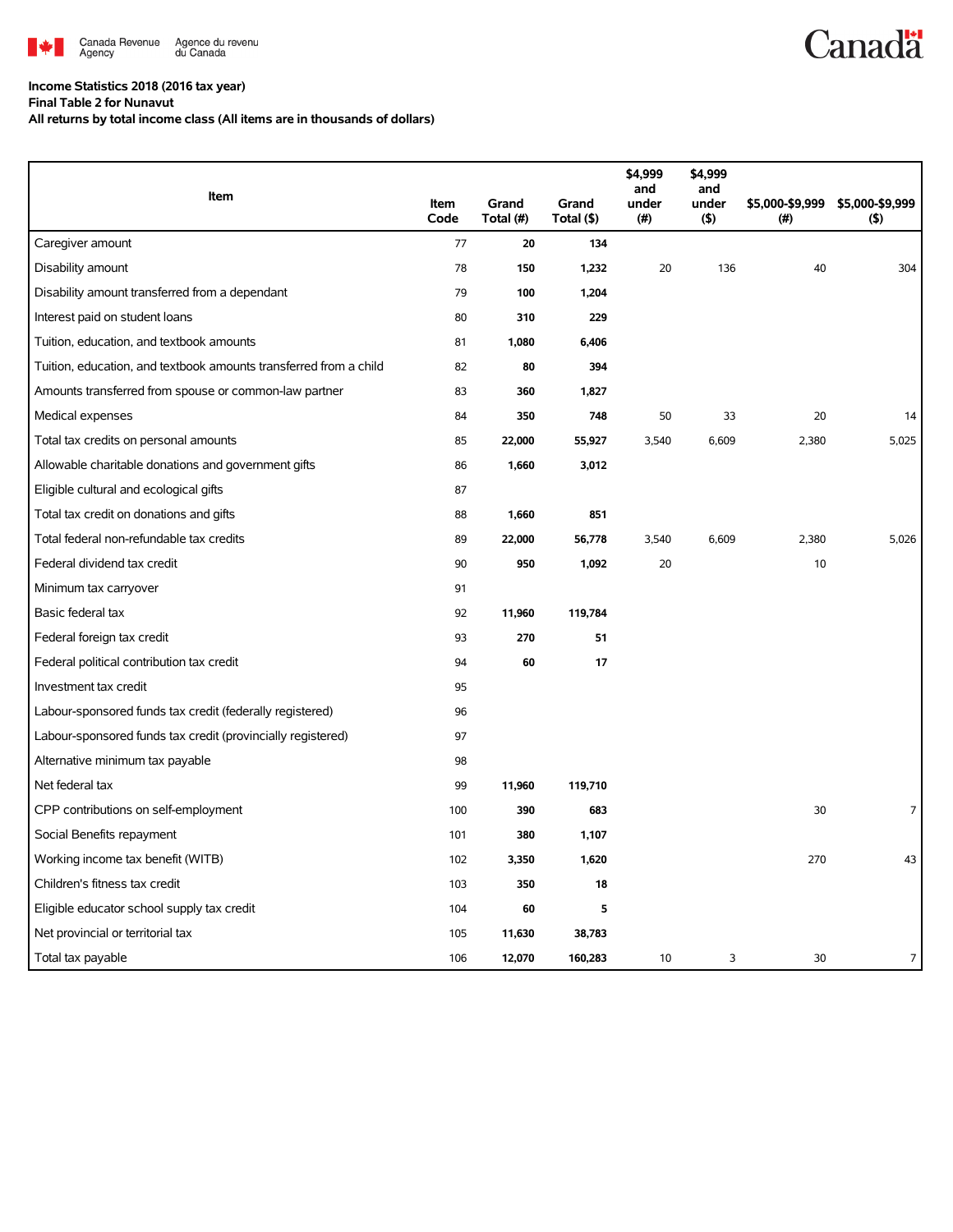| Item                                                                                             | Item<br>Code   | \$10,000-\$14,999<br>(#) | (5)            | \$10,000-\$14,999 \$15,000-\$19,999 \$15,000-\$19,999<br>(#) | (5)                     | \$20,000-\$24,999<br>(# ) | \$20,000-\$24,999<br>$($ \$) |
|--------------------------------------------------------------------------------------------------|----------------|--------------------------|----------------|--------------------------------------------------------------|-------------------------|---------------------------|------------------------------|
| Number of taxable returns                                                                        | $\mathbf{1}$   | 150                      |                | 490                                                          |                         | 590                       |                              |
| Number of non-taxable returns                                                                    | $\overline{2}$ | 1,550                    |                | 1,030                                                        |                         | 750                       |                              |
| Total number of returns                                                                          | 3              | 1,700                    |                | 1,520                                                        |                         | 1,340                     |                              |
| Employment income                                                                                | 4              | 1,350                    | 11,281         | 1,210                                                        | 13,523                  | 1,070                     | 15,005                       |
| Commissions (from employment)                                                                    | 5              |                          |                |                                                              |                         |                           |                              |
| Other employment income                                                                          | 6              |                          |                |                                                              |                         |                           |                              |
| Old age security (OAS) pension                                                                   | 7              | 110                      | 733            | 170                                                          | 1,118                   | 250                       | 1,666                        |
| CPP or QPP benefits                                                                              | 8              | 180                      | 778            | 230                                                          | 998                     | 290                       | 1,489                        |
| Other pensions and superannuation                                                                | 9              | 20                       | 88             | 30                                                           | 169                     | 70                        | 339                          |
| Elected split-pension amount                                                                     | 10             |                          |                |                                                              |                         |                           |                              |
| Universal child care benefit (UCCB)                                                              | 11             | 650                      | 740            | 460                                                          | 648                     | 380                       | 528                          |
| Employment insurance and other<br>benefits                                                       | 12             | 90                       | 501            | 160                                                          | 1,279                   | 180                       | 1,780                        |
| Taxable amount of dividends from<br>taxable Canadian corporations                                | 13             | 20                       | 21             |                                                              |                         | 30                        | 52                           |
| Interest and other investment income                                                             | 14             | 20                       | 7              | 20                                                           | 15                      | 30                        | 4                            |
| Net partnership income (limited or<br>non-active partners only)                                  | 15             |                          |                |                                                              |                         |                           |                              |
| Net rental income                                                                                | 16             |                          |                |                                                              |                         |                           |                              |
| Taxable capital gains                                                                            | 17             |                          |                |                                                              |                         |                           |                              |
| RRSP income                                                                                      | 18             | 20                       | 67             | 20                                                           | 74                      | 20                        | 96                           |
| Other income                                                                                     | 19             | 130                      | 466            | 110                                                          | 451                     | 130                       | 600                          |
| Net business income                                                                              | 20             | 40                       | 172            | 30                                                           | 106                     | 50                        | 318                          |
| Net professional income                                                                          | 21             |                          |                |                                                              |                         |                           |                              |
| Net commission income                                                                            | 22             |                          |                |                                                              |                         |                           |                              |
| Net farming income                                                                               | 23             |                          |                |                                                              |                         |                           |                              |
| Net fishing income                                                                               | 24             |                          |                |                                                              |                         |                           |                              |
| Workers' compensation benefits                                                                   | 25             | 20                       | 71             | 20                                                           | 77                      | 30                        | 135                          |
| Social assistance payments                                                                       | 26             | 860                      | 6,023          | 780                                                          | 7,116                   | 710                       | 6,423                        |
| Net federal supplements                                                                          | 27             | 60                       | 211            | 120                                                          | 781                     |                           |                              |
| Total income assessed                                                                            | 28             | 1,700                    | 21,280         | 1,520                                                        | 26,531                  | 1,340                     | 29,892                       |
| Registered pension plan (RPP)<br>deduction                                                       | 29             | 30                       | 9              | 40                                                           | 18                      | 60                        | 37                           |
| RRSP/PRPP deduction                                                                              | 30             | 10                       | 14             | 20                                                           | 27                      | 20                        | 29                           |
| Deduction for elected split-pension<br>amount                                                    | 31             |                          |                |                                                              |                         | 10                        | 15                           |
| Annual union, professional, or like<br>dues                                                      | 32             | 380                      | 36             | 350                                                          | 39                      | 320                       | 44                           |
| Child care expenses                                                                              | 33             | 10                       | 14             | 20                                                           | 63                      | 20                        | 57                           |
| Business investment loss                                                                         | 34             |                          |                |                                                              |                         |                           |                              |
| Moving expenses                                                                                  | 35             |                          |                |                                                              |                         |                           |                              |
| Support payments made                                                                            | 36             |                          |                |                                                              |                         |                           |                              |
| Carrying charges and interest<br>expenses                                                        | 37             |                          |                |                                                              |                         |                           |                              |
| Deduction for CPP/QPP contributions<br>on self-employment and other earnings                     | 38             | 30                       | $\overline{7}$ | 20                                                           | $\overline{\mathbf{4}}$ |                           |                              |
| Deduction for provincial parental<br>insurance plan (PPIP) premiums on<br>self-employment income | 39             |                          |                |                                                              |                         |                           |                              |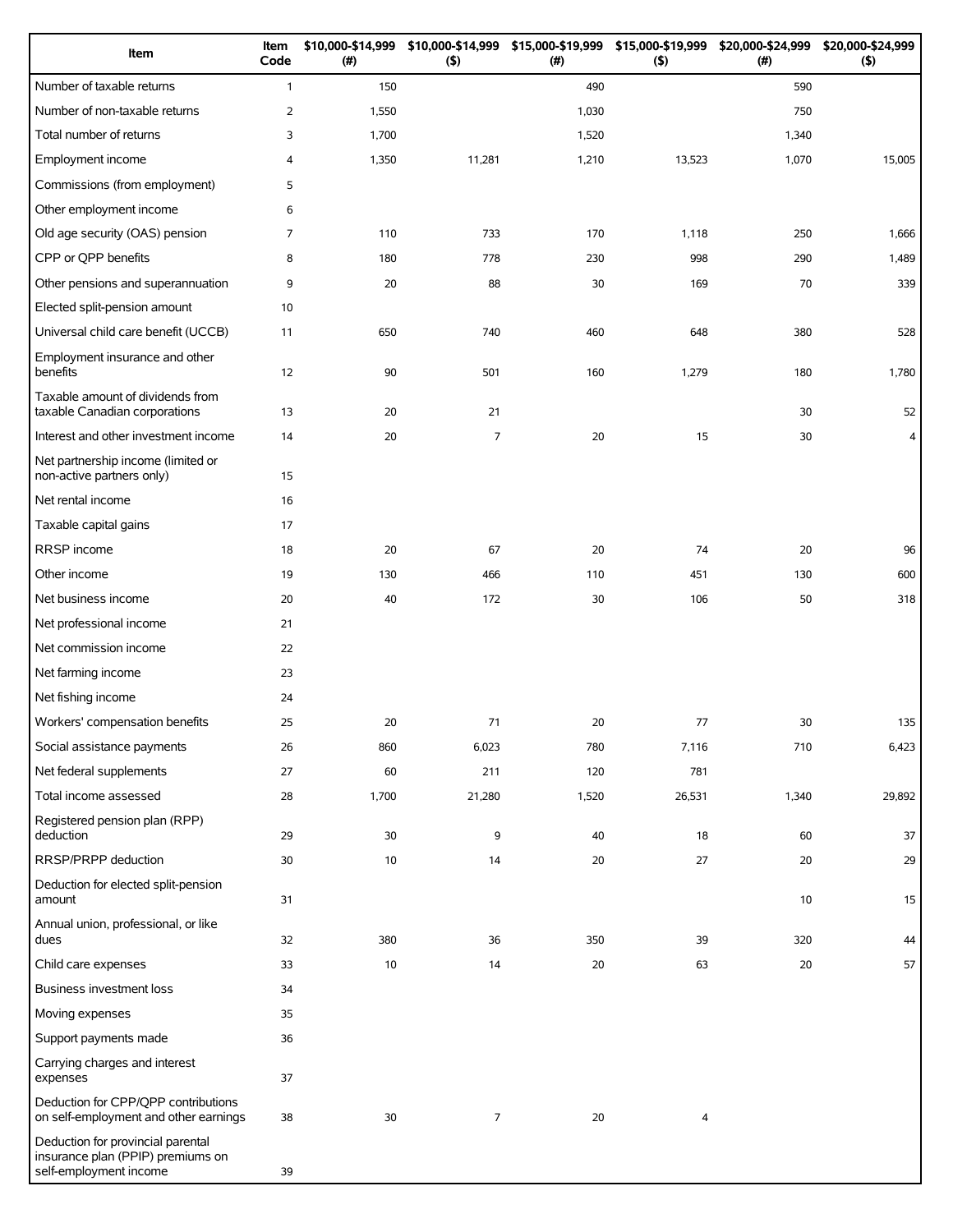| Item                                                                   | Item<br>Code | \$10,000-\$14,999<br>(#) | \$10,000-\$14,999<br>(5) | \$15,000-\$19,999<br>(# ) | \$15,000-\$19,999<br>$($ \$) | \$20,000-\$24,999<br>(#) | \$20,000-\$24,999<br>(5) |
|------------------------------------------------------------------------|--------------|--------------------------|--------------------------|---------------------------|------------------------------|--------------------------|--------------------------|
| Exploration and development<br>expenses                                | 40           |                          |                          |                           |                              |                          |                          |
| Other employment expenses                                              | 41           |                          |                          |                           |                              |                          |                          |
| Clergy residence deduction                                             | 42           |                          |                          |                           |                              |                          |                          |
| Other deductions                                                       | 43           | 30                       | 19                       | 40                        | 44                           | 40                       | 35                       |
| Total deductions before adjustments                                    | 44           | 460                      | 122                      | 440                       | 222                          | 450                      | 246                      |
| Social benefits repayment                                              | 45           |                          |                          |                           |                              |                          |                          |
| Net income                                                             | 46           | 1,700                    | 21,157                   | 1,520                     | 26,309                       | 1,340                    | 29,646                   |
| Canadian Forces personnel and<br>police deduction                      | 47           |                          |                          |                           |                              |                          |                          |
| Security options deductions                                            | 48           |                          |                          |                           |                              |                          |                          |
| Other payments deduction                                               | 49           | 920                      | 6,305                    | 820                       | 7,974                        | 740                      | 7,817                    |
| Non-capital losses of other years                                      | 50           |                          |                          |                           |                              |                          |                          |
| Net capital losses of other years                                      | 51           |                          |                          |                           |                              |                          |                          |
| Capital gains deduction                                                | 52           |                          |                          |                           |                              |                          |                          |
| Northern residents deductions                                          | 53           | 220                      | 567                      | 380                       | 1,329                        | 420                      | 1,701                    |
| Additional deductions                                                  | 54           |                          |                          |                           |                              |                          |                          |
| Farming/fishing losses of prior years                                  | 55           |                          |                          |                           |                              |                          |                          |
| Total deductions from net income                                       | 56           | 1,070                    | 6,881                    | 1,080                     | 9,394                        | 1,010                    | 9,518                    |
| Taxable income assessed                                                | 57           | 1,640                    | 14,308                   | 1,470                     | 16,981                       | 1,310                    | 20,144                   |
| Basic personal amount                                                  | 58           | 1,700                    | 19,500                   | 1,520                     | 17,446                       | 1,340                    | 15,352                   |
| Age amount                                                             | 59           | 120                      | 827                      | 170                       | 1,233                        | 250                      | 1,788                    |
| Spouse or common-law partner<br>amount                                 | 60           | 200                      | 1,777                    | 330                       | 2,867                        | 320                      | 2,649                    |
| Amount for an eligible dependant                                       | 61           | 330                      | 3,777                    | 230                       | 2,664                        | 180                      | 2,020                    |
| Family caregiver amount for children<br>under 18 years of age          | 62           |                          |                          |                           |                              |                          |                          |
| Amount for infirm dependants age 18<br>or older                        | 63           |                          |                          |                           |                              |                          |                          |
| CPP or QPP contributions through<br>employment                         | 64           | 1,190                    | 394                      | 1,090                     | 518                          | 960                      | 596                      |
| CPP or QPP contributions on<br>self-employment and other earnings      | 65           | 30                       | $\overline{7}$           | 20                        | 4                            |                          |                          |
| Employment insurance premiums                                          | 66           | 1,150                    | 205                      | 1,030                     | 247                          | 920                      | 271                      |
| PPIP premiums paid                                                     | 67           |                          |                          |                           |                              |                          |                          |
| PPIP premiums payable on<br>employment income                          | 68           |                          |                          |                           |                              |                          |                          |
| PPIP premiums payable on<br>self-employment income                     | 69           |                          |                          |                           |                              |                          |                          |
| Volunteer firefighters' amount/search<br>and rescue volunteers' amount | 70           |                          |                          |                           |                              |                          |                          |
| Canada employment amount                                               | 71           | 1,350                    | 1,487                    | 1,210                     | 1,320                        | 1,070                    | 1,191                    |
| Public transit amount                                                  | 72           |                          |                          |                           |                              |                          |                          |
| Children's arts amount                                                 | 73           |                          |                          |                           |                              |                          |                          |
| Home accessibility expenses                                            | 74           |                          |                          |                           |                              |                          |                          |
| Home buyers' amount                                                    | 75           |                          |                          |                           |                              |                          |                          |
| Pension income amount                                                  | 76           | 40                       | 49                       | 40                        | 76                           | 80                       | 140                      |
| Caregiver amount                                                       | 77           |                          |                          |                           |                              |                          |                          |
| Disability amount                                                      | 78           | 10                       | 88                       |                           |                              |                          |                          |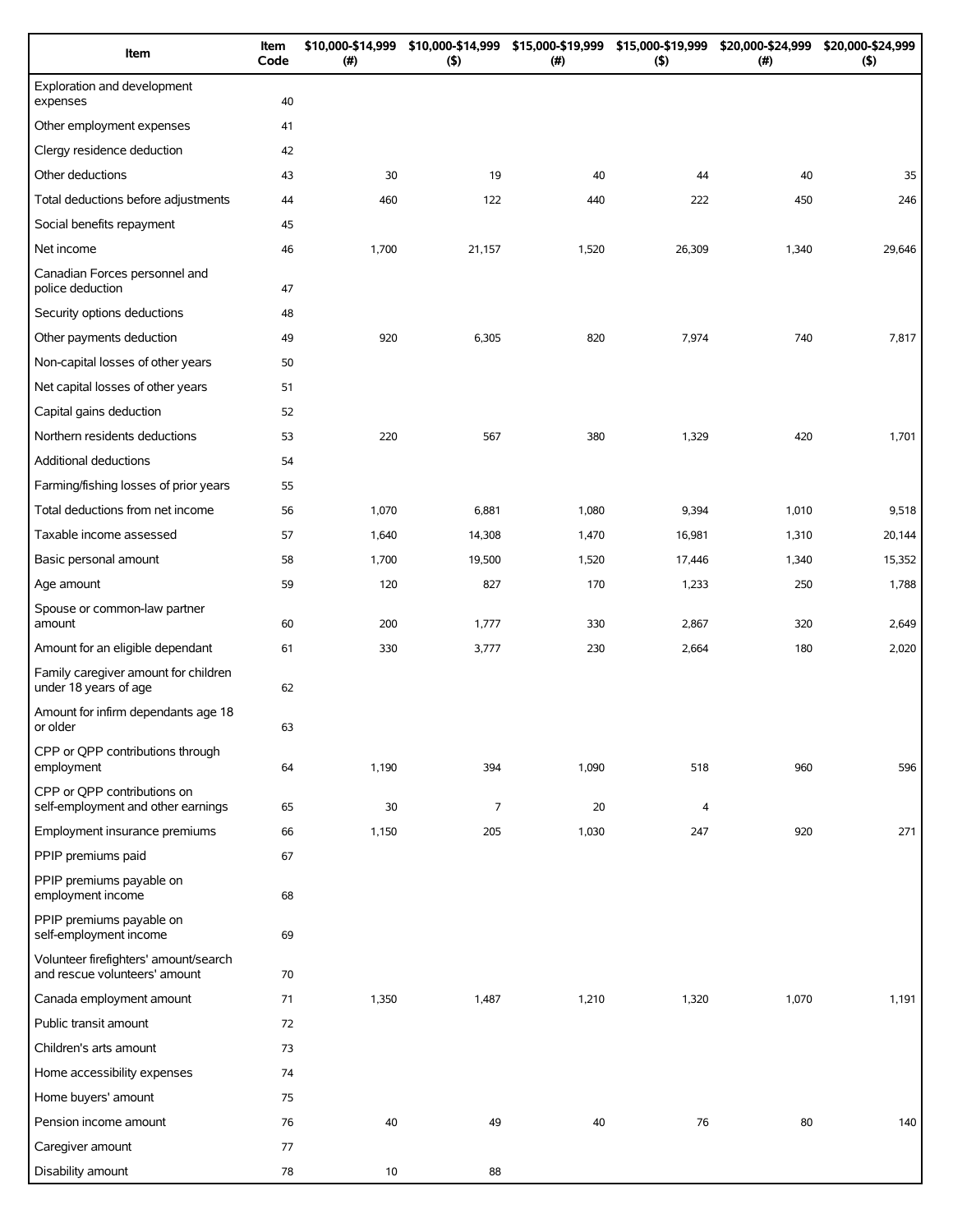| Item                                                                 | Item<br>Code | \$10,000-\$14,999<br>(#) | (5)            | \$10,000-\$14,999 \$15,000-\$19,999 \$15,000-\$19,999<br>(#) | (5)   | \$20,000-\$24,999<br>(#) | \$20,000-\$24,999<br>(5) |
|----------------------------------------------------------------------|--------------|--------------------------|----------------|--------------------------------------------------------------|-------|--------------------------|--------------------------|
| Disability amount transferred from a<br>dependant                    | 79           |                          |                |                                                              |       |                          |                          |
| Interest paid on student loans                                       | 80           |                          |                |                                                              |       |                          |                          |
| Tuition, education, and textbook<br>amounts                          | 81           |                          |                | 90                                                           | 221   | 80                       | 353                      |
| Tuition, education, and textbook<br>amounts transferred from a child | 82           |                          |                |                                                              |       |                          |                          |
| Amounts transferred from spouse or<br>common-law partner             | 83           | 20                       | 104            | 20                                                           | 139   | 30                       | 158                      |
| Medical expenses                                                     | 84           |                          |                | 10                                                           | 8     | 10                       | 20                       |
| Total tax credits on personal amounts                                | 85           | 1,700                    | 4,251          | 1,520                                                        | 4,048 | 1,340                    | 3,711                    |
| Allowable charitable donations and<br>government gifts               | 86           |                          |                | 30                                                           | 15    | 30                       | 19                       |
| Eligible cultural and ecological gifts                               | 87           |                          |                |                                                              |       |                          |                          |
| Total tax credit on donations and gifts                              | 88           | 10                       | $\overline{2}$ | 30                                                           | 4     | 30                       | 5                        |
| Total federal non-refundable tax<br>credits                          | 89           | 1,700                    | 4,253          | 1,520                                                        | 4,052 | 1,340                    | 3,715                    |
| Federal dividend tax credit                                          | 90           |                          |                |                                                              |       | 30                       | 3                        |
| Minimum tax carryover                                                | 91           |                          |                |                                                              |       |                          |                          |
| Basic federal tax                                                    | 92           |                          |                | 480                                                          | 199   | 580                      | 491                      |
| Federal foreign tax credit                                           | 93           |                          |                |                                                              |       |                          |                          |
| Federal political contribution tax credit                            | 94           |                          |                |                                                              |       |                          |                          |
| Investment tax credit                                                | 95           |                          |                |                                                              |       |                          |                          |
| Labour-sponsored funds tax credit<br>(federally registered)          | 96           |                          |                |                                                              |       |                          |                          |
| Labour-sponsored funds tax credit<br>(provincially registered)       | 97           |                          |                |                                                              |       |                          |                          |
| Alternative minimum tax payable                                      | 98           |                          |                |                                                              |       |                          |                          |
| Net federal tax                                                      | 99           |                          |                | 480                                                          | 199   | 580                      | 491                      |
| CPP contributions on<br>self-employment                              | 100          | 30                       | 13             | 20                                                           | 8     |                          |                          |
| Social Benefits repayment                                            | 101          |                          |                |                                                              |       |                          |                          |
| Working income tax benefit (WITB)                                    | 102          | 550                      | 182            | 610                                                          | 346   | 570                      | 401                      |
| Children's fitness tax credit                                        | 103          |                          |                |                                                              |       |                          |                          |
| Eligible educator school supply tax<br>credit                        | 104          |                          |                |                                                              |       |                          |                          |
| Net provincial or territorial tax                                    | 105          |                          |                | 420                                                          | 42    | 530                      | 113                      |
| Total tax payable                                                    | 106          | 150                      | 31             | 490                                                          | 249   | 590                      | 629                      |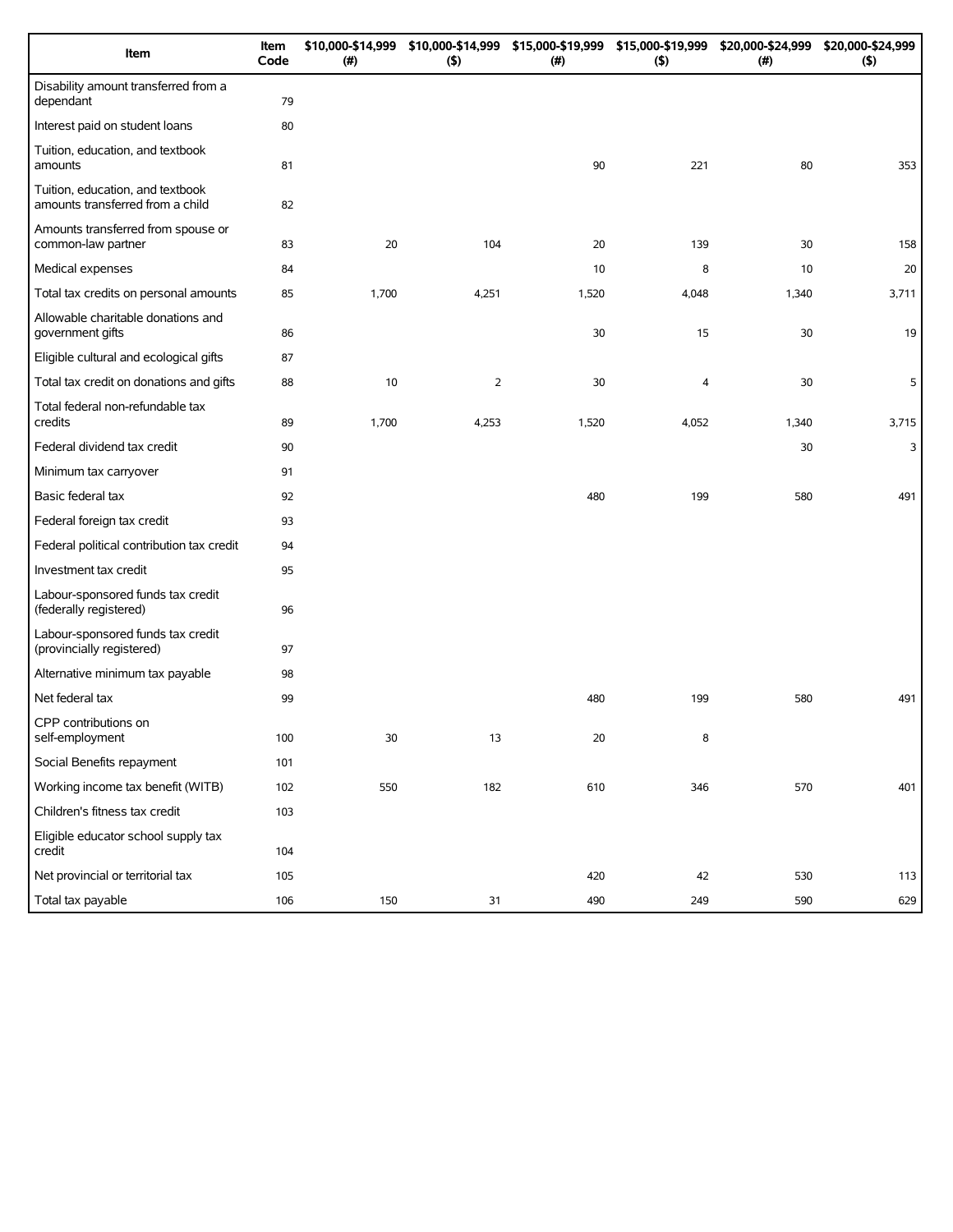| Item                                                                                             | Item<br>Code   | \$25,000-\$29,999<br>(#) | \$25,000-\$29,999<br>(5) | \$30,000-\$34,999<br>(# ) | (5)    | \$30,000-\$34,999 \$35,000-\$39,999<br>(# ) | \$35,000-\$39,999<br>$($ \$) |
|--------------------------------------------------------------------------------------------------|----------------|--------------------------|--------------------------|---------------------------|--------|---------------------------------------------|------------------------------|
| Number of taxable returns                                                                        | $\mathbf{1}$   | 610                      |                          | 560                       |        | 620                                         |                              |
| Number of non-taxable returns                                                                    | $\overline{2}$ | 400                      |                          | 180                       |        | 90                                          |                              |
| Total number of returns                                                                          | 3              | 1,020                    |                          | 730                       |        | 720                                         |                              |
| Employment income                                                                                | 4              | 890                      | 16,427                   | 680                       | 15,904 | 670                                         | 19,559                       |
| Commissions (from employment)                                                                    | 5              |                          |                          |                           |        |                                             |                              |
| Other employment income                                                                          | 6              |                          |                          |                           |        |                                             |                              |
| Old age security (OAS) pension                                                                   | 7              | 140                      | 970                      | 90                        | 622    | 70                                          | 461                          |
| CPP or QPP benefits                                                                              | 8              | 190                      | 1,271                    | 120                       | 937    | 100                                         | 755                          |
| Other pensions and superannuation                                                                | 9              | 70                       | 652                      | 60                        | 696    | 60                                          | 832                          |
| Elected split-pension amount                                                                     | 10             |                          |                          | 10                        | 101    | 10                                          | 160                          |
| Universal child care benefit (UCCB)                                                              | 11             | 240                      | 306                      | 160                       | 200    | 150                                         | 192                          |
| Employment insurance and other<br>benefits                                                       | 12             | 210                      | 2,560                    | 160                       | 1,970  | 180                                         | 1,880                        |
| Taxable amount of dividends from<br>taxable Canadian corporations                                | 13             |                          |                          | 40                        | 50     | 30                                          | $\overline{7}$               |
| Interest and other investment income                                                             | 14             |                          |                          | 30                        | 17     |                                             |                              |
| Net partnership income (limited or<br>non-active partners only)                                  | 15             |                          |                          |                           |        |                                             |                              |
| Net rental income                                                                                | 16             |                          |                          |                           |        |                                             |                              |
| Taxable capital gains                                                                            | 17             |                          |                          |                           |        |                                             |                              |
| RRSP income                                                                                      | 18             | 20                       | 66                       | 30                        | 125    | 40                                          | 189                          |
| Other income                                                                                     | 19             | 110                      | 409                      | 100                       | 465    | 80                                          | 512                          |
| Net business income                                                                              | 20             | 40                       | 347                      | 40                        | 306    | 40                                          | 371                          |
| Net professional income                                                                          | 21             |                          |                          |                           |        |                                             |                              |
| Net commission income                                                                            | 22             |                          |                          |                           |        |                                             |                              |
| Net farming income                                                                               | 23             |                          |                          |                           |        |                                             |                              |
| Net fishing income                                                                               | 24             |                          |                          |                           |        |                                             |                              |
| Workers' compensation benefits                                                                   | 25             | 20                       | 219                      |                           |        |                                             |                              |
| Social assistance payments                                                                       | 26             | 420                      | 3,800                    | 250                       | 1,838  | 180                                         | 1,403                        |
| Net federal supplements                                                                          | 27             | 100                      | 430                      | 40                        | 157    |                                             |                              |
| Total income assessed                                                                            | 28             | 1,020                    | 27,786                   | 730                       | 23,747 | 720                                         | 26,762                       |
| Registered pension plan (RPP)<br>deduction                                                       | 29             | 60                       | 51                       | 80                        | 71     | 100                                         | 117                          |
| RRSP/PRPP deduction                                                                              | 30             | 30                       | 81                       | 30                        | 43     | 40                                          | 69                           |
| Deduction for elected split-pension<br>amount                                                    | 31             |                          |                          |                           |        |                                             |                              |
| Annual union, professional, or like<br>dues                                                      | 32             | 300                      | 61                       | 250                       | 67     | 270                                         | 80                           |
| Child care expenses                                                                              | 33             | 20                       | 60                       | 20                        | 62     |                                             |                              |
| Business investment loss                                                                         | 34             |                          |                          |                           |        |                                             |                              |
| Moving expenses                                                                                  | 35             |                          |                          |                           |        |                                             |                              |
| Support payments made                                                                            | 36             |                          |                          |                           |        |                                             |                              |
| Carrying charges and interest<br>expenses                                                        | 37             |                          |                          |                           |        |                                             |                              |
| Deduction for CPP/QPP contributions<br>on self-employment and other earnings                     | 38             |                          |                          |                           |        |                                             |                              |
| Deduction for provincial parental<br>insurance plan (PPIP) premiums on<br>self-employment income | 39             |                          |                          |                           |        |                                             |                              |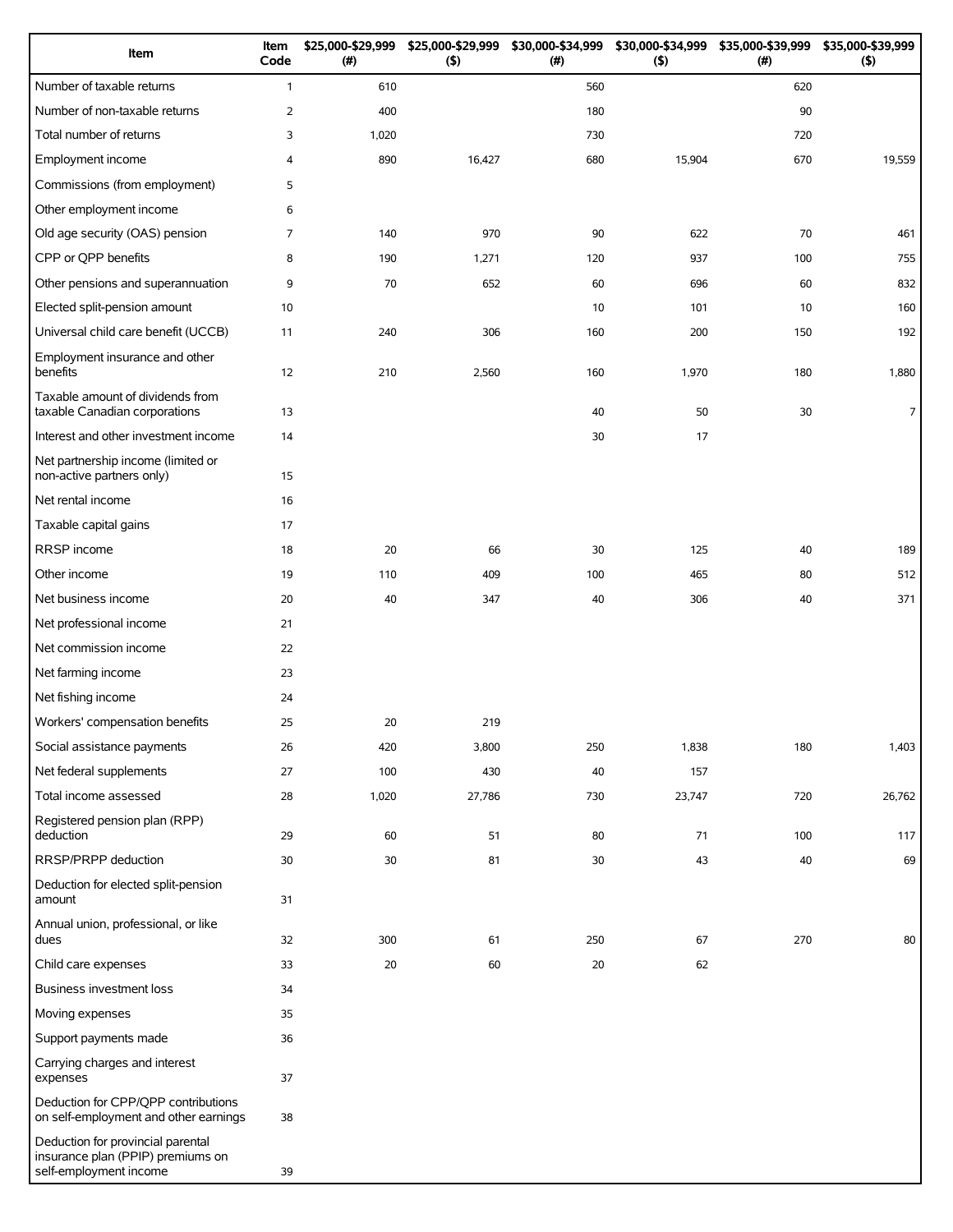| Item                                                                   | Item<br>Code | \$25,000-\$29,999<br>(#) | \$25,000-\$29,999<br>(5) | \$30,000-\$34,999<br>(#) | \$30,000-\$34,999<br>(5) | \$35,000-\$39,999<br>(#) | \$35,000-\$39,999<br>(5) |
|------------------------------------------------------------------------|--------------|--------------------------|--------------------------|--------------------------|--------------------------|--------------------------|--------------------------|
| Exploration and development<br>expenses                                | 40           |                          |                          |                          |                          |                          |                          |
| Other employment expenses                                              | 41           |                          |                          |                          |                          |                          |                          |
| Clergy residence deduction                                             | 42           |                          |                          |                          |                          |                          |                          |
| Other deductions                                                       | 43           |                          |                          | 50                       | 41                       | 40                       | 26                       |
| Total deductions before adjustments                                    | 44           | 420                      | 376                      | 360                      | 343                      | 390                      | 466                      |
| Social benefits repayment                                              | 45           |                          |                          |                          |                          |                          |                          |
| Net income                                                             | 46           | 1,020                    | 27,420                   | 730                      | 23,404                   | 720                      | 26,296                   |
| Canadian Forces personnel and<br>police deduction                      | 47           |                          |                          |                          |                          |                          |                          |
| Security options deductions                                            | 48           |                          |                          |                          |                          |                          |                          |
| Other payments deduction                                               | 49           | 440                      | 4,450                    | 260                      | 2,153                    | 200                      | 1,551                    |
| Non-capital losses of other years                                      | 50           |                          |                          |                          |                          |                          |                          |
| Net capital losses of other years                                      | 51           |                          |                          |                          |                          |                          |                          |
| Capital gains deduction                                                | 52           |                          |                          |                          |                          |                          |                          |
| Northern residents deductions                                          | 53           | 440                      | 1,939                    | 400                      | 1,900                    | 440                      | 2,279                    |
| Additional deductions                                                  | 54           |                          |                          |                          |                          |                          |                          |
| Farming/fishing losses of prior years                                  | 55           |                          |                          |                          |                          |                          |                          |
| Total deductions from net income                                       | 56           | 740                      | 6,390                    | 530                      | 4,054                    | 510                      | 3,832                    |
| Taxable income assessed                                                | 57           | 1,010                    | 21,036                   | 730                      | 19,350                   | 710                      | 22,465                   |
| Basic personal amount                                                  | 58           | 1,020                    | 11,669                   | 730                      | 8,392                    | 720                      | 8,196                    |
| Age amount                                                             | 59           | 150                      | 1,040                    | 90                       | 670                      | 70                       | 484                      |
| Spouse or common-law partner<br>amount                                 | 60           | 240                      | 1,845                    | 160                      | 1,179                    | 150                      | 1,164                    |
| Amount for an eligible dependant                                       | 61           | 100                      | 1,133                    | 50                       | 564                      | 50                       | 589                      |
| Family caregiver amount for children<br>under 18 years of age          | 62           |                          |                          |                          |                          |                          |                          |
| Amount for infirm dependants age 18<br>or older                        | 63           |                          |                          |                          |                          |                          |                          |
| CPP or QPP contributions through<br>employment                         | 64           | 820                      | 678                      | 630                      | 670                      | 650                      | 856                      |
| CPP or QPP contributions on<br>self-employment and other earnings      | 65           |                          |                          |                          |                          |                          |                          |
| Employment insurance premiums                                          | 66           | 830                      | 304                      | 640                      | 291                      | 640                      | 360                      |
| PPIP premiums paid                                                     | 67           |                          |                          |                          |                          |                          |                          |
| PPIP premiums payable on<br>employment income                          | 68           |                          |                          |                          |                          |                          |                          |
| PPIP premiums payable on<br>self-employment income                     | 69           |                          |                          |                          |                          |                          |                          |
| Volunteer firefighters' amount/search<br>and rescue volunteers' amount | 70           |                          |                          |                          |                          |                          |                          |
| Canada employment amount                                               | 71           | 890                      | 1,016                    | 690                      | 778                      | 670                      | 768                      |
| Public transit amount                                                  | 72           | 10                       | 6                        |                          |                          | 10                       | 4                        |
| Children's arts amount                                                 | 73           |                          |                          |                          |                          |                          |                          |
| Home accessibility expenses                                            | 74           |                          |                          |                          |                          |                          |                          |
| Home buyers' amount                                                    | 75           |                          |                          |                          |                          |                          |                          |
| Pension income amount                                                  | 76           | 90                       | 164                      | 70                       | 136                      | 70                       | 130                      |
| Caregiver amount                                                       | 77           |                          |                          |                          |                          |                          |                          |
| Disability amount                                                      | 78           | 10                       | 88                       |                          |                          |                          |                          |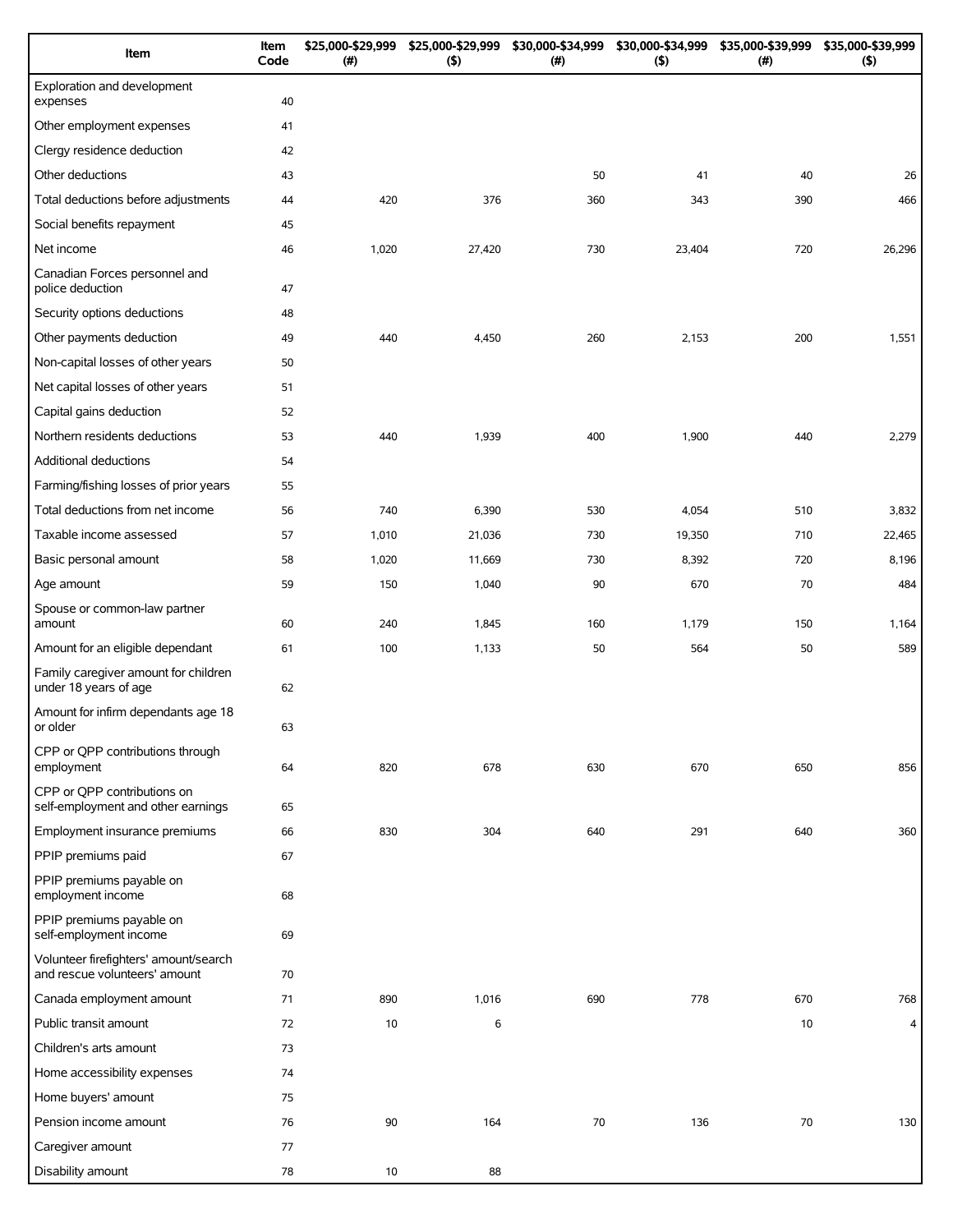| Item                                                                 | Item<br>Code | \$25,000-\$29,999<br>(#) | \$25,000-\$29,999<br>(5) | \$30,000-\$34,999<br>(#) | \$30,000-\$34,999<br>(5) | \$35,000-\$39,999<br>(#) | \$35,000-\$39,999<br>(5) |
|----------------------------------------------------------------------|--------------|--------------------------|--------------------------|--------------------------|--------------------------|--------------------------|--------------------------|
| Disability amount transferred from a<br>dependant                    | 79           |                          |                          |                          |                          |                          |                          |
| Interest paid on student loans                                       | 80           |                          |                          |                          |                          |                          |                          |
| Tuition, education, and textbook<br>amounts                          | 81           | 80                       | 434                      | 80                       | 405                      | 80                       | 510                      |
| Tuition, education, and textbook<br>amounts transferred from a child | 82           |                          |                          |                          |                          |                          |                          |
| Amounts transferred from spouse or<br>common-law partner             | 83           | 30                       | 161                      | 40                       | 198                      | 30                       | 174                      |
| Medical expenses                                                     | 84           | 20                       | 24                       | 10                       | 29                       | 20                       | 41                       |
| Total tax credits on personal amounts                                | 85           | 1,020                    | 2,804                    | 730                      | 2,021                    | 720                      | 2,008                    |
| Allowable charitable donations and<br>government gifts               | 86           | 40                       | 37                       | 40                       | 32                       | 50                       | 79                       |
| Eligible cultural and ecological gifts                               | 87           |                          |                          |                          |                          |                          |                          |
| Total tax credit on donations and gifts                              | 88           | 40                       | 10                       | 40                       | 8                        | 50                       | 22                       |
| Total federal non-refundable tax<br>credits                          | 89           | 1,020                    | 2,814                    | 730                      | 2,030                    | 720                      | 2,030                    |
| Federal dividend tax credit                                          | 90           |                          |                          | 40                       | 4                        | 30                       | $\mathbf{1}$             |
| Minimum tax carryover                                                | 91           |                          |                          |                          |                          |                          |                          |
| Basic federal tax                                                    | 92           | 600                      | 796                      | 560                      | 1,006                    | 620                      | 1,403                    |
| Federal foreign tax credit                                           | 93           |                          |                          |                          |                          |                          |                          |
| Federal political contribution tax credit                            | 94           |                          |                          |                          |                          |                          |                          |
| Investment tax credit                                                | 95           |                          |                          |                          |                          |                          |                          |
| Labour-sponsored funds tax credit<br>(federally registered)          | 96           |                          |                          |                          |                          |                          |                          |
| Labour-sponsored funds tax credit<br>(provincially registered)       | 97           |                          |                          |                          |                          |                          |                          |
| Alternative minimum tax payable                                      | 98           |                          |                          |                          |                          |                          |                          |
| Net federal tax                                                      | 99           | 600                      | 796                      | 560                      | 1,006                    | 620                      | 1,403                    |
| CPP contributions on<br>self-employment                              | 100          |                          |                          |                          |                          |                          |                          |
| Social Benefits repayment                                            | 101          |                          |                          |                          |                          |                          |                          |
| Working income tax benefit (WITB)                                    | 102          | 500                      | 318                      | 370                      | 180                      | 300                      | 103                      |
| Children's fitness tax credit                                        | 103          |                          |                          |                          |                          |                          |                          |
| Eligible educator school supply tax<br>credit                        | 104          |                          |                          |                          |                          |                          |                          |
| Net provincial or territorial tax                                    | 105          | 550                      | 191                      | 510                      | 242                      | 590                      | 340                      |
| Total tax payable                                                    | 106          | 610                      | 1,022                    | 560                      | 1,280                    | 620                      | 1,780                    |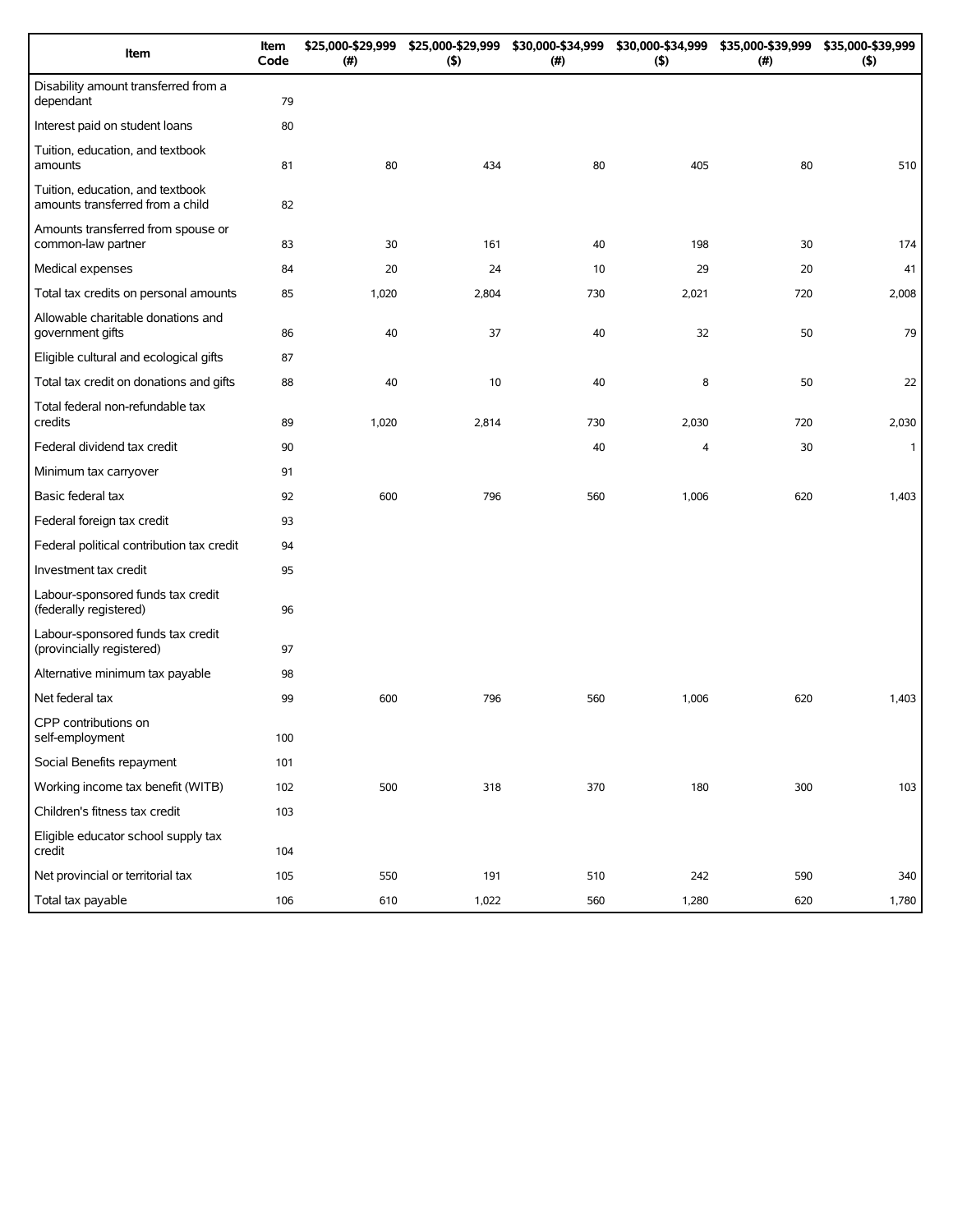| Item                                                                                          | Item<br>Code | \$40,000-\$44,999<br>$($ #) | \$40,000-\$44,999<br>(5) | \$45,000-\$49,999<br>(#) | \$45,000-\$49,999<br>(5) | \$50,000-<br>\$54,999<br>(#) | \$50,000-<br>\$54,999<br>$($ \$) |
|-----------------------------------------------------------------------------------------------|--------------|-----------------------------|--------------------------|--------------------------|--------------------------|------------------------------|----------------------------------|
| Number of taxable returns                                                                     | $\mathbf{1}$ | 580                         |                          | 530                      |                          | 400                          |                                  |
| Number of non-taxable returns                                                                 | 2            | 30                          |                          | 20                       |                          |                              |                                  |
| Total number of returns                                                                       | 3            | 610                         |                          | 540                      |                          | 400                          |                                  |
| Employment income                                                                             | 4            | 580                         | 20,455                   | 530                      | 21,356                   | 390                          | 17,818                           |
| Commissions (from employment)                                                                 | 5            |                             |                          |                          |                          |                              |                                  |
| Other employment income                                                                       | 6            | 10                          | 151                      |                          |                          | 10                           | 159                              |
| Old age security (OAS) pension                                                                | 7            | 40                          | 293                      | 30                       | 221                      | 10                           | 83                               |
| CPP or QPP benefits                                                                           | 8            | 70                          | 618                      | 60                       | 497                      | 20                           | 207                              |
| Other pensions and superannuation                                                             | 9            | 40                          | 641                      | 30                       | 495                      | 20                           | 461                              |
| Elected split-pension amount                                                                  | 10           |                             |                          | 10                       | 90                       |                              |                                  |
| Universal child care benefit (UCCB)                                                           | 11           | 130                         | 142                      |                          |                          | 90                           | 87                               |
| Employment insurance and other benefits                                                       | 12           | 140                         | 1,381                    | 120                      | 1,328                    | 90                           | 780                              |
| Taxable amount of dividends from taxable Canadian<br>corporations                             | 13           |                             |                          |                          |                          | 30                           | 96                               |
| Interest and other investment income                                                          | 14           | 30                          | 31                       |                          |                          | 10                           | 4                                |
| Net partnership income (limited or non-active partners<br>only)                               | 15           |                             |                          |                          |                          |                              |                                  |
| Net rental income                                                                             | 16           |                             |                          |                          |                          |                              |                                  |
| Taxable capital gains                                                                         | 17           |                             |                          |                          |                          |                              |                                  |
| RRSP income                                                                                   | 18           | 20                          | 100                      |                          |                          | 30                           | 146                              |
| Other income                                                                                  | 19           | 70                          | 378                      | 70                       | 273                      | 50                           | 338                              |
| Net business income                                                                           | 20           | 30                          | 258                      | 20                       | 226                      | 20                           | 252                              |
| Net professional income                                                                       | 21           |                             |                          |                          |                          |                              |                                  |
| Net commission income                                                                         | 22           |                             |                          |                          |                          |                              |                                  |
| Net farming income                                                                            | 23           |                             |                          |                          |                          |                              |                                  |
| Net fishing income                                                                            | 24           |                             |                          |                          |                          |                              |                                  |
| Workers' compensation benefits                                                                | 25           |                             |                          |                          |                          |                              |                                  |
| Social assistance payments                                                                    | 26           | 130                         | 788                      | 90                       | 560                      | 50                           | 252                              |
| Net federal supplements                                                                       | 27           | 10                          | 72                       |                          |                          |                              |                                  |
| Total income assessed                                                                         | 28           | 610                         | 25,826                   | 540                      | 25,825                   | 400                          | 21,017                           |
| Registered pension plan (RPP) deduction                                                       | 29           | 100                         | 170                      | 130                      | 246                      | 110                          | 216                              |
| RRSP/PRPP deduction                                                                           | 30           | 60                          | 100                      | 50                       | 119                      | 50                           | 167                              |
| Deduction for elected split-pension amount                                                    | 31           | 10                          | 57                       |                          |                          |                              |                                  |
| Annual union, professional, or like dues                                                      | 32           | 240                         | 96                       | 240                      | 114                      | 200                          | 106                              |
| Child care expenses                                                                           | 33           | 30                          | 115                      |                          |                          | 10                           | 56                               |
| Business investment loss                                                                      | 34           |                             |                          |                          |                          |                              |                                  |
| Moving expenses                                                                               | 35           |                             |                          |                          |                          |                              |                                  |
| Support payments made                                                                         | 36           |                             |                          |                          |                          |                              |                                  |
| Carrying charges and interest expenses                                                        | 37           |                             |                          |                          |                          |                              |                                  |
| Deduction for CPP/QPP contributions on<br>self-employment and other earnings                  | 38           |                             |                          |                          |                          |                              |                                  |
| Deduction for provincial parental insurance plan<br>(PPIP) premiums on self-employment income | 39           |                             |                          |                          |                          |                              |                                  |
| Exploration and development expenses                                                          | 40           |                             |                          |                          |                          |                              |                                  |
| Other employment expenses                                                                     | 41           |                             |                          |                          |                          |                              |                                  |
| Clergy residence deduction                                                                    | 42           |                             |                          |                          |                          |                              |                                  |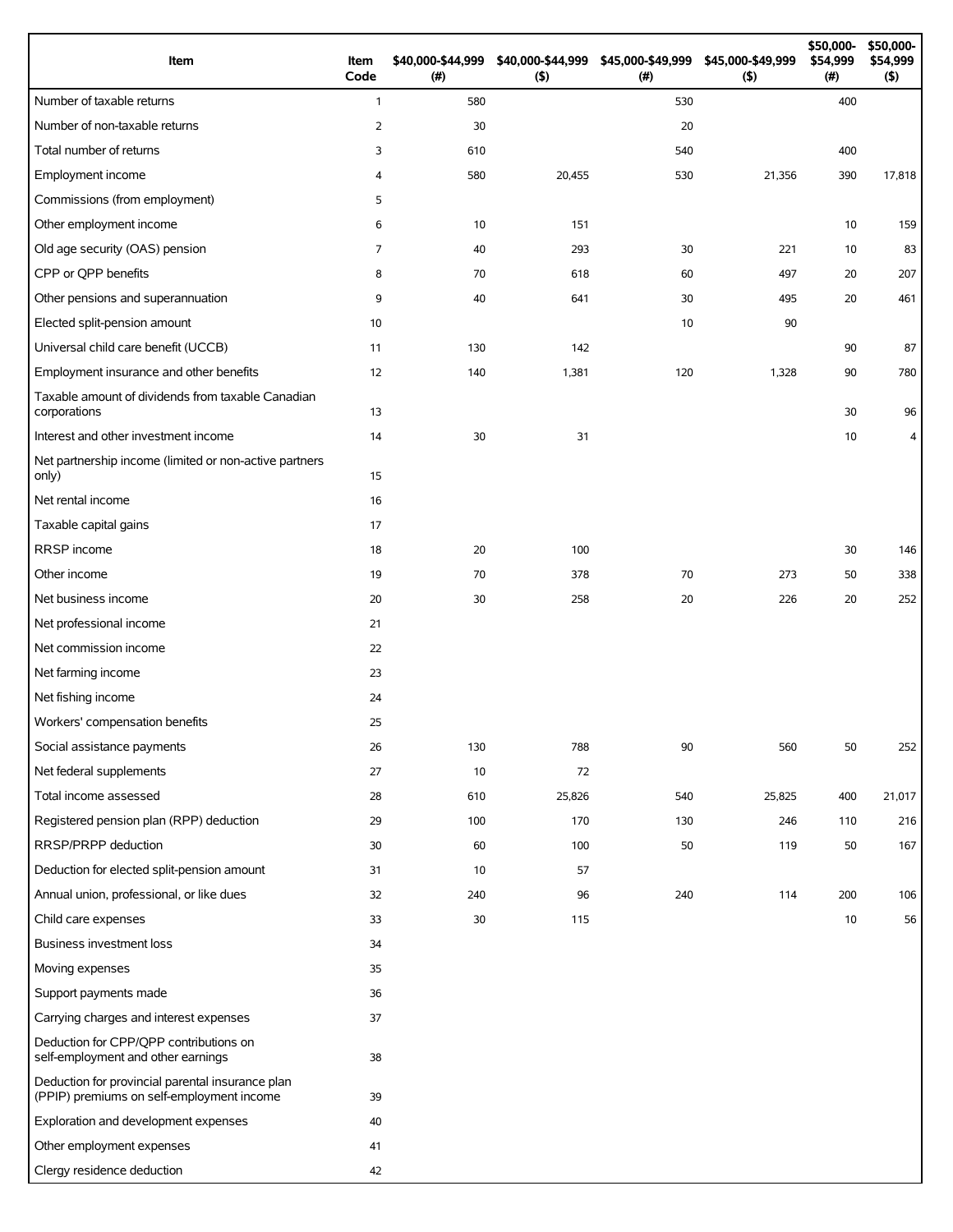| Item                                                                   | Item<br>Code | \$40,000-\$44,999<br>(# ) | \$40,000-\$44,999<br>(5) | (# ) | \$45,000-\$49,999 \$45,000-\$49,999<br>(5) | \$50,000-<br>\$54,999<br>(#) | \$50,000-<br>\$54,999<br>(5) |
|------------------------------------------------------------------------|--------------|---------------------------|--------------------------|------|--------------------------------------------|------------------------------|------------------------------|
| Other deductions                                                       | 43           | 30                        | 30                       | 40   | 58                                         | 30                           | 28                           |
| Total deductions before adjustments                                    | 44           | 350                       | 611                      | 330  | 668                                        | 270                          | 638                          |
| Social benefits repayment                                              | 45           |                           |                          |      |                                            |                              |                              |
| Net income                                                             | 46           | 610                       | 25,215                   | 540  | 25,157                                     | 400                          | 20,379                       |
| Canadian Forces personnel and police deduction                         | 47           |                           |                          |      |                                            |                              |                              |
| Security options deductions                                            | 48           |                           |                          |      |                                            |                              |                              |
| Other payments deduction                                               | 49           | 140                       | 938                      | 100  | 727                                        | 60                           | 384                          |
| Non-capital losses of other years                                      | 50           |                           |                          |      |                                            |                              |                              |
| Net capital losses of other years                                      | 51           |                           |                          |      |                                            |                              |                              |
| Capital gains deduction                                                | 52           |                           |                          |      |                                            |                              |                              |
| Northern residents deductions                                          | 53           | 390                       | 2,198                    | 340  | 2,003                                      | 280                          | 1,678                        |
| Additional deductions                                                  | 54           |                           |                          |      |                                            |                              |                              |
| Farming/fishing losses of prior years                                  | 55           |                           |                          |      |                                            |                              |                              |
| Total deductions from net income                                       | 56           | 430                       | 3,137                    | 380  | 2,738                                      | 290                          | 2,063                        |
| Taxable income assessed                                                | 57           | 610                       | 22,078                   | 540  | 22,418                                     | 400                          | 18,317                       |
| Basic personal amount                                                  | 58           | 610                       | 6,988                    | 540  | 6,242                                      | 400                          | 4,601                        |
| Age amount                                                             | 59           | 50                        | 292                      | 40   | 229                                        | 20                           | 79                           |
| Spouse or common-law partner amount                                    | 60           | 120                       | 961                      | 100  | 780                                        | 60                           | 453                          |
| Amount for an eligible dependant                                       | 61           |                           |                          |      |                                            |                              |                              |
| Family caregiver amount for children under 18 years<br>of age          | 62           |                           |                          |      |                                            |                              |                              |
| Amount for infirm dependants age 18 or older                           | 63           |                           |                          |      |                                            |                              |                              |
| CPP or QPP contributions through employment                            | 64           | 560                       | 903                      | 510  | 947                                        | 380                          | 817                          |
| CPP or QPP contributions on self-employment and<br>other earnings      | 65           |                           |                          |      |                                            |                              |                              |
| Employment insurance premiums                                          | 66           | 560                       | 377                      | 510  | 387                                        | 380                          | 324                          |
| PPIP premiums paid                                                     | 67           |                           |                          |      |                                            |                              |                              |
| PPIP premiums payable on employment income                             | 68           |                           |                          |      |                                            |                              |                              |
| PPIP premiums payable on self-employment income                        | 69           |                           |                          |      |                                            |                              |                              |
| Volunteer firefighters' amount/search and rescue<br>volunteers' amount | 70           |                           |                          |      |                                            |                              |                              |
| Canada employment amount                                               | 71           | 580                       | 671                      | 530  | 607                                        | 390                          | 449                          |
| Public transit amount                                                  | 72           |                           |                          |      |                                            |                              |                              |
| Children's arts amount                                                 | 73           |                           |                          |      |                                            |                              |                              |
| Home accessibility expenses                                            | 74           |                           |                          |      |                                            |                              |                              |
| Home buyers' amount                                                    | 75           |                           |                          |      |                                            |                              |                              |
| Pension income amount                                                  | 76           | 40                        | 86                       | 40   | 73                                         | 20                           | 40                           |
| Caregiver amount                                                       | 77           |                           |                          |      |                                            |                              |                              |
| Disability amount                                                      | 78           |                           |                          |      |                                            |                              |                              |
| Disability amount transferred from a dependant                         | 79           |                           |                          |      |                                            |                              |                              |
| Interest paid on student loans                                         | 80           |                           |                          |      |                                            |                              |                              |
| Tuition, education, and textbook amounts                               | 81           | 60                        | 387                      | 60   | 496                                        | 40                           | 336                          |
| Tuition, education, and textbook amounts transferred<br>from a child   | 82           |                           |                          |      |                                            |                              |                              |
| Amounts transferred from spouse or common-law<br>partner               | 83           | 10                        | 55                       | 20   | 78                                         |                              |                              |
| Medical expenses                                                       | 84           |                           |                          |      |                                            |                              |                              |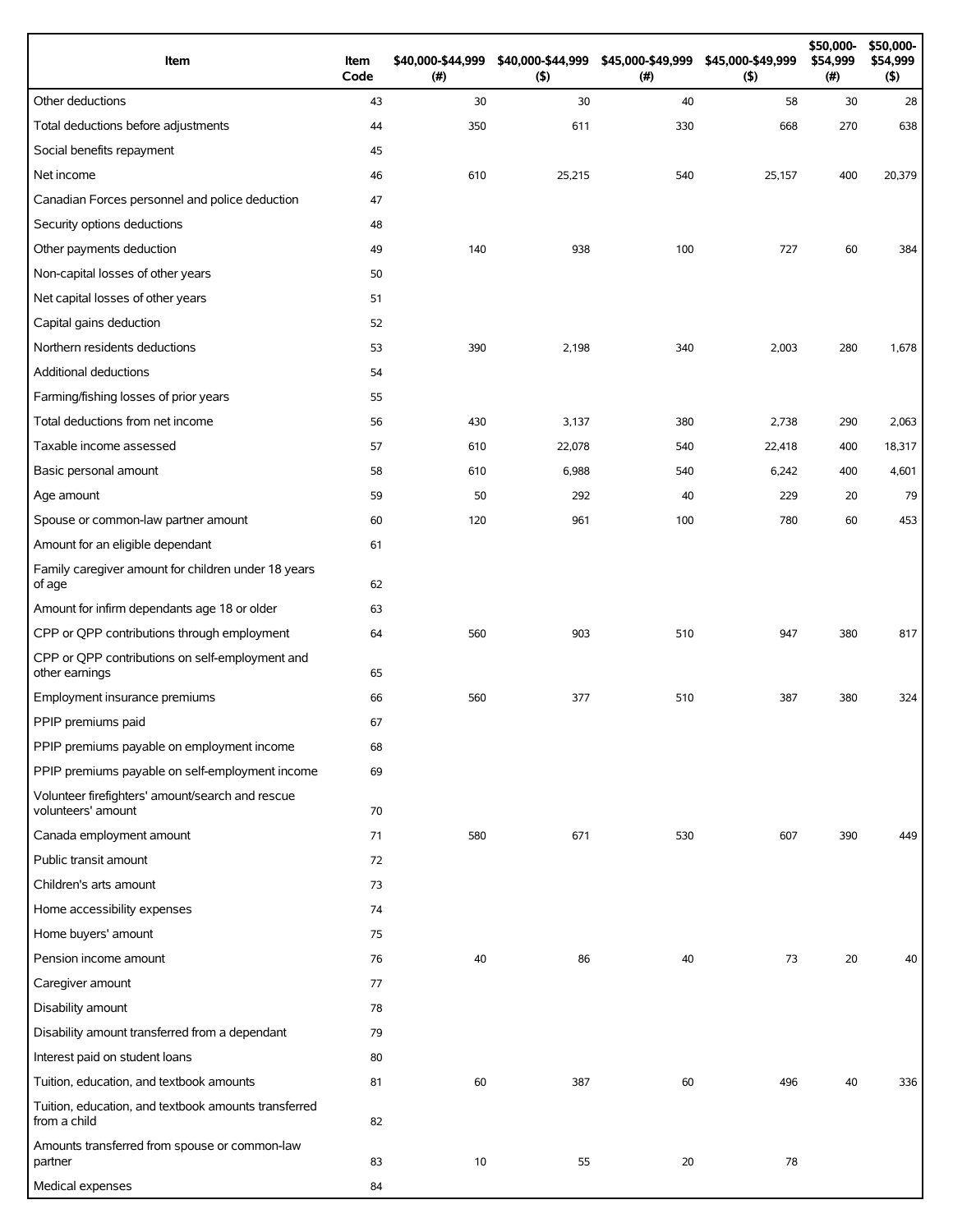| Item                                                           | Item<br>Code | \$40,000-\$44,999<br>(# ) | \$40,000-\$44,999<br>(5) | \$45,000-\$49,999<br>(#) | \$45,000-\$49,999<br>(5) | \$50,000-<br>\$54,999<br>(#) | \$50,000-<br>\$54,999<br>(5) |
|----------------------------------------------------------------|--------------|---------------------------|--------------------------|--------------------------|--------------------------|------------------------------|------------------------------|
| Total tax credits on personal amounts                          | 85           | 610                       | 1,709                    | 540                      | 1,552                    | 400                          | 1,121                        |
| Allowable charitable donations and government gifts            | 86           | 40                        | 52                       | 50                       | 46                       | 40                           | 46                           |
| Eligible cultural and ecological gifts                         | 87           |                           |                          |                          |                          |                              |                              |
| Total tax credit on donations and gifts                        | 88           | 40                        | 14                       | 50                       | 12                       | 40                           | 13                           |
| Total federal non-refundable tax credits                       | 89           | 610                       | 1,723                    | 540                      | 1,564                    | 400                          | 1,134                        |
| Federal dividend tax credit                                    | 90           | 30                        | 3                        |                          |                          | 30                           | 10                           |
| Minimum tax carryover                                          | 91           |                           |                          |                          |                          |                              |                              |
| Basic federal tax                                              | 92           | 580                       | 1,606                    | 530                      | 1,821                    | 400                          | 1,658                        |
| Federal foreign tax credit                                     | 93           |                           |                          |                          |                          |                              |                              |
| Federal political contribution tax credit                      | 94           |                           |                          |                          |                          |                              |                              |
| Investment tax credit                                          | 95           |                           |                          |                          |                          |                              |                              |
| Labour-sponsored funds tax credit (federally<br>registered)    | 96           |                           |                          |                          |                          |                              |                              |
| Labour-sponsored funds tax credit (provincially<br>registered) | 97           |                           |                          |                          |                          |                              |                              |
| Alternative minimum tax payable                                | 98           |                           |                          |                          |                          |                              |                              |
| Net federal tax                                                | 99           | 580                       | 1,605                    | 530                      | 1,820                    | 400                          | 1.658                        |
| CPP contributions on self-employment                           | 100          |                           |                          |                          |                          |                              |                              |
| Social Benefits repayment                                      | 101          |                           |                          |                          |                          |                              |                              |
| Working income tax benefit (WITB)                              | 102          | 130                       | 31                       |                          |                          |                              |                              |
| Children's fitness tax credit                                  | 103          |                           |                          |                          |                          |                              |                              |
| Eligible educator school supply tax credit                     | 104          |                           |                          |                          |                          |                              |                              |
| Net provincial or territorial tax                              | 105          | 570                       | 399                      | 520                      | 471                      | 400                          | 453                          |
| Total tax payable                                              | 106          | 580                       | 2,036                    | 530                      | 2,329                    | 400                          | 2,139                        |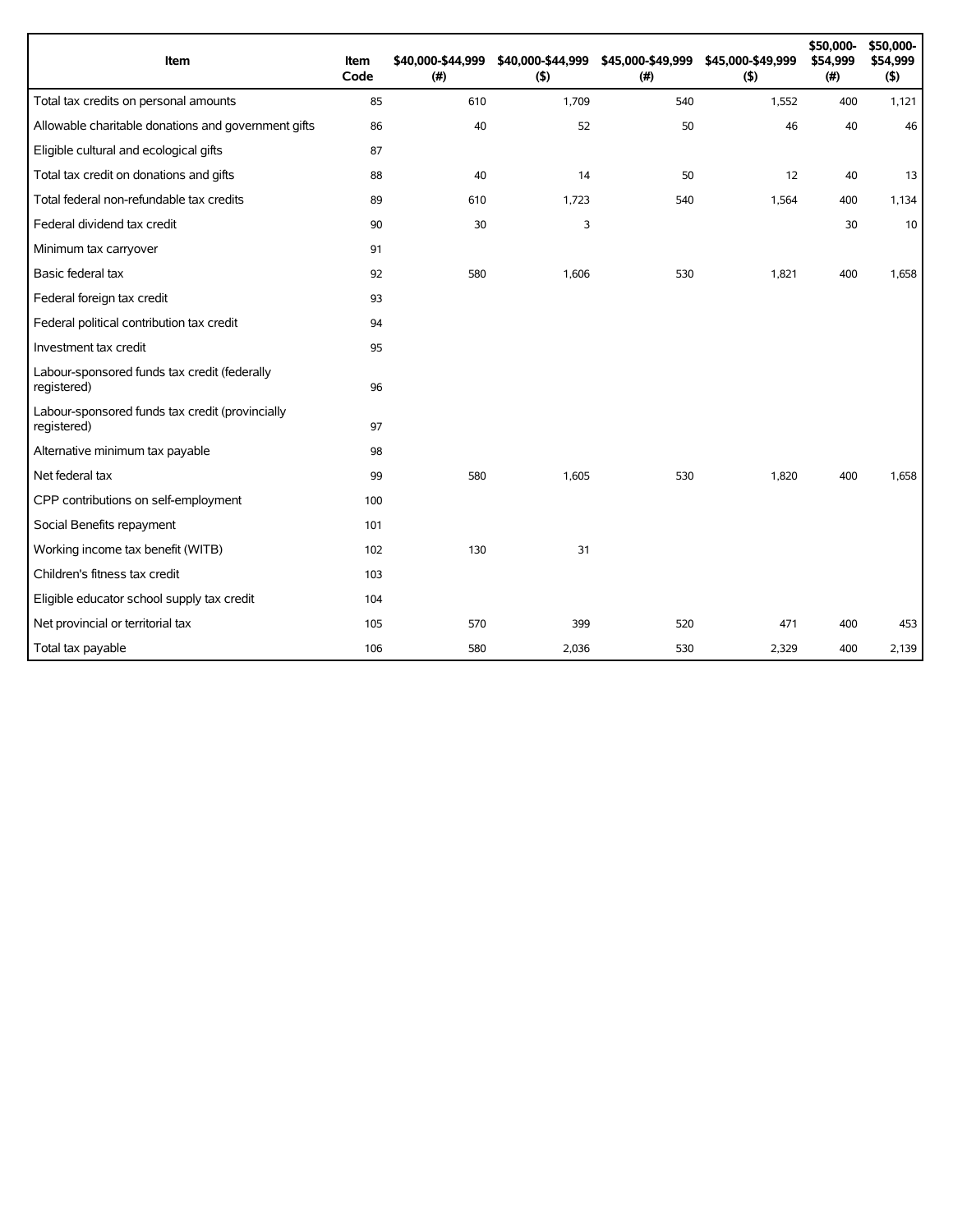| Item                                                                                             | Item<br>Code   | \$55,000-\$59,999<br>(#) | \$55,000-\$59,999<br>(5) | \$60,000-\$69,999<br>(#) | (5)    | \$60,000-\$69,999 \$70,000-\$79,999<br>(# ) | \$70,000-\$79,999<br>(5) |
|--------------------------------------------------------------------------------------------------|----------------|--------------------------|--------------------------|--------------------------|--------|---------------------------------------------|--------------------------|
| Number of taxable returns                                                                        | $\mathbf{1}$   | 410                      |                          | 750                      |        | 740                                         |                          |
| Number of non-taxable returns                                                                    | 2              |                          |                          | 10                       |        |                                             |                          |
| Total number of returns                                                                          | 3              | 410                      |                          | 760                      |        | 740                                         |                          |
| Employment income                                                                                | $\overline{4}$ | 400                      | 20,293                   | 730                      | 41,841 | 730                                         | 50,470                   |
| Commissions (from employment)                                                                    | 5              |                          |                          |                          |        |                                             |                          |
| Other employment income                                                                          | 6              | 20                       | 484                      | 20                       | 237    | 30                                          | 498                      |
| Old age security (OAS) pension                                                                   | $\overline{7}$ | 20                       | 134                      | 50                       | 341    | 20                                          | 155                      |
| CPP or QPP benefits                                                                              | 8              | 30                       | 294                      | 90                       | 733    | 60                                          | 375                      |
| Other pensions and superannuation                                                                | 9              | 20                       | 238                      | 60                       | 1,367  | 30                                          | 717                      |
| Elected split-pension amount                                                                     | 10             |                          |                          |                          |        |                                             |                          |
| Universal child care benefit (UCCB)                                                              | 11             | 70                       | 85                       | 120                      | 121    | 140                                         | 148                      |
| Employment insurance and other<br>benefits                                                       | 12             | 90                       | 817                      | 170                      | 1,504  | 110                                         | 866                      |
| Taxable amount of dividends from<br>taxable Canadian corporations                                | 13             |                          |                          | 50                       | 135    |                                             |                          |
| Interest and other investment income                                                             | 14             | 30                       | 15                       | 50                       | 60     | 20                                          | 23                       |
| Net partnership income (limited or<br>non-active partners only)                                  | 15             |                          |                          |                          |        |                                             |                          |
| Net rental income                                                                                | 16             |                          |                          | 20                       | $-1$   | 20                                          | 111                      |
| Taxable capital gains                                                                            | 17             | 10                       | 17                       | 20                       | 13     | 20                                          | 27                       |
| RRSP income                                                                                      | 18             | 30                       | 167                      | 60                       | 318    | 70                                          | 361                      |
| Other income                                                                                     | 19             | 70                       | 387                      | 110                      | 552    | 80                                          | 524                      |
| Net business income                                                                              | 20             | 10                       | 110                      | 40                       | 654    | 30                                          | 150                      |
| Net professional income                                                                          | 21             |                          |                          |                          |        |                                             |                          |
| Net commission income                                                                            | 22             |                          |                          |                          |        |                                             |                          |
| Net farming income                                                                               | 23             |                          |                          |                          |        |                                             |                          |
| Net fishing income                                                                               | 24             |                          |                          | 10                       | 466    |                                             |                          |
| Workers' compensation benefits                                                                   | 25             |                          |                          | 20                       | 167    | 20                                          | 106                      |
| Social assistance payments                                                                       | 26             | 40                       | 339                      | 70                       | 316    |                                             |                          |
| Net federal supplements                                                                          | 27             |                          |                          |                          |        |                                             |                          |
| Total income assessed                                                                            | 28             | 410                      | 23,623                   | 760                      | 49,213 | 740                                         | 55,578                   |
| Registered pension plan (RPP)<br>deduction                                                       | 29             | 140                      | 344                      | 320                      | 877    | 430                                         | 1,513                    |
| RRSP/PRPP deduction                                                                              | 30             | 60                       | 210                      | 150                      | 590    | 140                                         | 610                      |
| Deduction for elected split-pension<br>amount                                                    | 31             |                          |                          |                          |        |                                             |                          |
| Annual union, professional, or like<br>dues                                                      | 32             | 200                      | 121                      | 350                      | 237    | 440                                         | 387                      |
| Child care expenses                                                                              | 33             | 10                       | 65                       | 30                       | 165    |                                             |                          |
| Business investment loss                                                                         | 34             |                          |                          |                          |        |                                             |                          |
| Moving expenses                                                                                  | 35             |                          |                          |                          |        |                                             |                          |
| Support payments made                                                                            | 36             |                          |                          |                          |        |                                             |                          |
| Carrying charges and interest<br>expenses                                                        | 37             |                          |                          |                          |        |                                             |                          |
| Deduction for CPP/QPP contributions<br>on self-employment and other earnings                     | 38             |                          |                          |                          |        |                                             |                          |
| Deduction for provincial parental<br>insurance plan (PPIP) premiums on<br>self-employment income | 39             |                          |                          |                          |        |                                             |                          |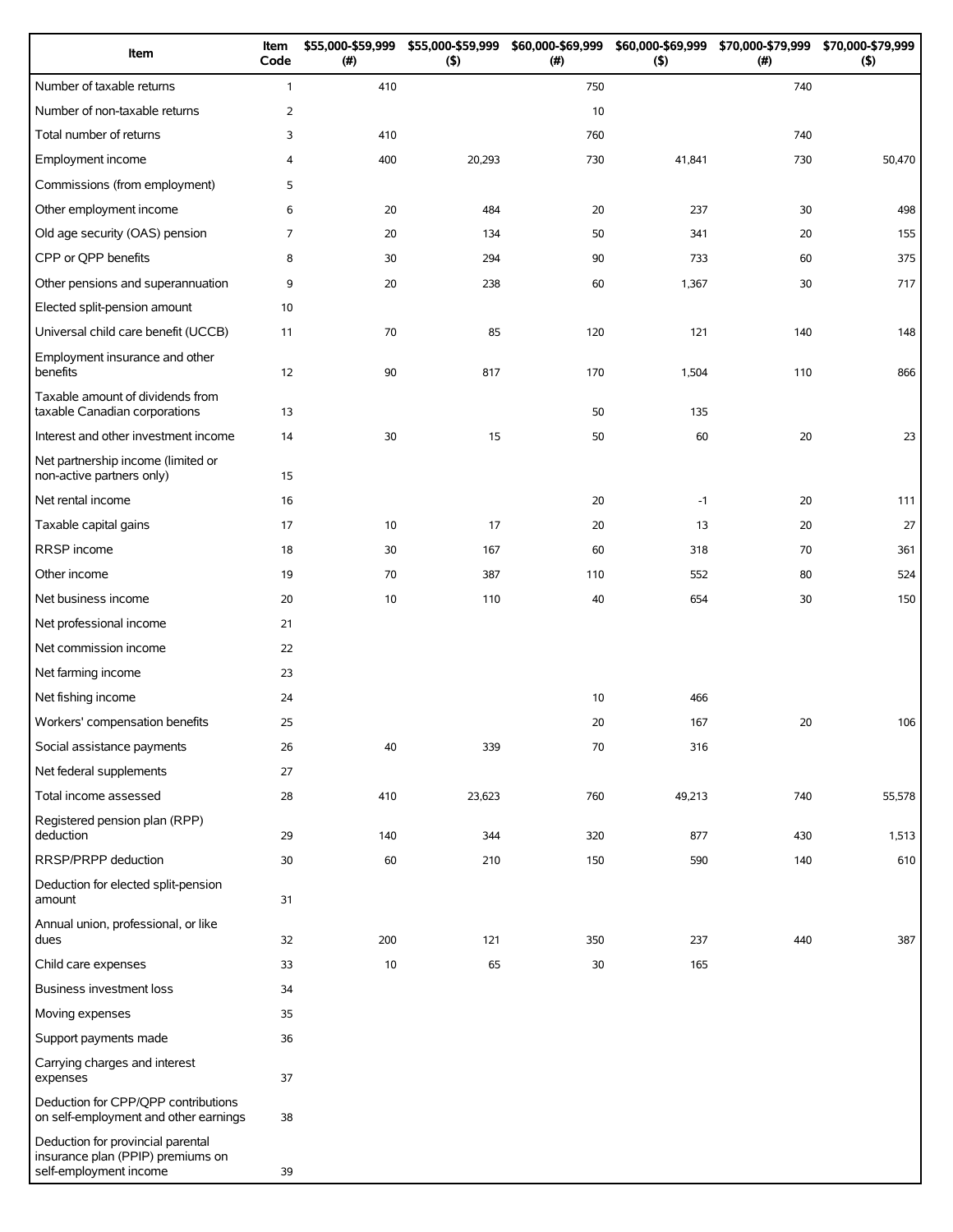| Item                                                                   | Item<br>Code | \$55,000-\$59,999<br>(#) | \$55,000-\$59,999<br>(5) | \$60,000-\$69,999<br>(# ) | \$60,000-\$69,999<br>(5) | \$70,000-\$79,999<br>(#) | \$70,000-\$79,999<br>(5) |
|------------------------------------------------------------------------|--------------|--------------------------|--------------------------|---------------------------|--------------------------|--------------------------|--------------------------|
| Exploration and development<br>expenses                                | 40           |                          |                          |                           |                          |                          |                          |
| Other employment expenses                                              | 41           |                          |                          |                           |                          | 10                       | 9                        |
| Clergy residence deduction                                             | 42           |                          |                          |                           |                          |                          |                          |
| Other deductions                                                       | 43           | 30                       | 69                       | 40                        | 62                       | 30                       | 39                       |
| Total deductions before adjustments                                    | 44           | 290                      | 886                      | 570                       | 2,213                    | 600                      | 3,007                    |
| Social benefits repayment                                              | 45           |                          |                          |                           |                          |                          |                          |
| Net income                                                             | 46           | 410                      | 22,737                   | 760                       | 46,971                   | 740                      | 52,493                   |
| Canadian Forces personnel and<br>police deduction                      | 47           |                          |                          |                           |                          |                          |                          |
| Security options deductions                                            | 48           |                          |                          |                           |                          |                          |                          |
| Other payments deduction                                               | 49           |                          |                          | 80                        | 531                      | 50                       | 201                      |
| Non-capital losses of other years                                      | 50           |                          |                          |                           |                          |                          |                          |
| Net capital losses of other years                                      | 51           |                          |                          |                           |                          |                          |                          |
| Capital gains deduction                                                | 52           |                          |                          |                           |                          |                          |                          |
| Northern residents deductions                                          | 53           | 300                      | 1,746                    | 560                       | 3,650                    | 550                      | 3,684                    |
| Additional deductions                                                  | 54           |                          |                          |                           |                          |                          |                          |
| Farming/fishing losses of prior years                                  | 55           |                          |                          |                           |                          |                          |                          |
| Total deductions from net income                                       | 56           | 320                      | 2,113                    | 580                       | 4,242                    | 560                      | 3,892                    |
| Taxable income assessed                                                | 57           | 410                      | 20,624                   | 760                       | 42,729                   | 740                      | 48,601                   |
| Basic personal amount                                                  | 58           | 410                      | 4,715                    | 760                       | 8,679                    | 740                      | 8,473                    |
| Age amount                                                             | 59           | 20                       | 93                       | 50                        | 173                      | 30                       | 57                       |
| Spouse or common-law partner<br>amount                                 | 60           | 60                       | 383                      | 130                       | 1,011                    | 120                      | 1,010                    |
| Amount for an eligible dependant                                       | 61           |                          |                          |                           |                          |                          |                          |
| Family caregiver amount for children<br>under 18 years of age          | 62           |                          |                          |                           |                          |                          |                          |
| Amount for infirm dependants age 18<br>or older                        | 63           |                          |                          |                           |                          |                          |                          |
| CPP or QPP contributions through<br>employment                         | 64           | 400                      | 907                      | 710                       | 1,730                    | 720                      | 1,869                    |
| CPP or QPP contributions on<br>self-employment and other earnings      | 65           |                          |                          |                           |                          |                          |                          |
| Employment insurance premiums                                          | 66           | 400                      | 343                      | 710                       | 640                      | 720                      | 665                      |
| PPIP premiums paid                                                     | 67           |                          |                          |                           |                          |                          |                          |
| PPIP premiums payable on<br>employment income                          | 68           |                          |                          |                           |                          |                          |                          |
| PPIP premiums payable on<br>self-employment income                     | 69           |                          |                          |                           |                          |                          |                          |
| Volunteer firefighters' amount/search<br>and rescue volunteers' amount | 70           |                          |                          |                           |                          |                          |                          |
| Canada employment amount                                               | 71           | 410                      | 473                      | 740                       | 845                      | 730                      | 844                      |
| Public transit amount                                                  | 72           |                          |                          |                           |                          |                          |                          |
| Children's arts amount                                                 | 73           |                          |                          |                           |                          |                          |                          |
| Home accessibility expenses                                            | 74           |                          |                          |                           |                          |                          |                          |
| Home buyers' amount                                                    | 75           |                          |                          |                           |                          |                          |                          |
| Pension income amount                                                  | 76           | 20                       | 38                       | 70                        | 138                      | 40                       | 81                       |
| Caregiver amount                                                       | 77           |                          |                          |                           |                          |                          |                          |
| Disability amount                                                      | 78           |                          |                          |                           |                          |                          |                          |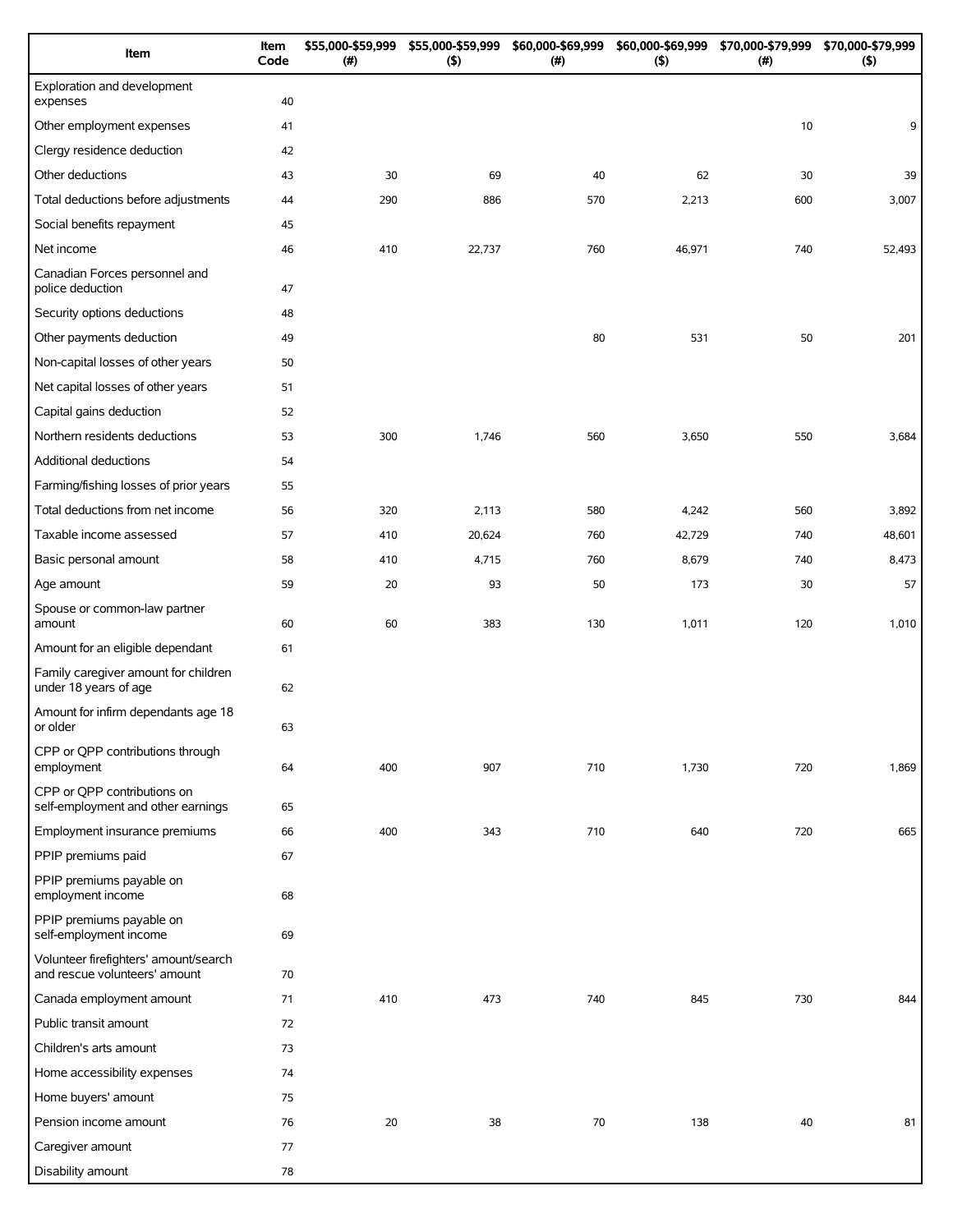| Item                                                                 | Item<br>Code | \$55,000-\$59,999<br>(#) | \$55,000-\$59,999<br>(5) | \$60,000-\$69,999<br>(# ) | \$60,000-\$69,999<br>(5) | \$70,000-\$79,999<br>(#) | \$70,000-\$79,999<br>(5) |
|----------------------------------------------------------------------|--------------|--------------------------|--------------------------|---------------------------|--------------------------|--------------------------|--------------------------|
| Disability amount transferred from a<br>dependant                    | 79           |                          |                          |                           |                          |                          |                          |
| Interest paid on student loans                                       | 80           |                          |                          | 20                        | 13                       | 20                       | 13                       |
| Tuition, education, and textbook<br>amounts                          | 81           | 40                       | 217                      | 70                        | 509                      | 60                       | 513                      |
| Tuition, education, and textbook<br>amounts transferred from a child | 82           |                          |                          |                           |                          |                          |                          |
| Amounts transferred from spouse or<br>common-law partner             | 83           |                          |                          | 20                        | 57                       |                          |                          |
| Medical expenses                                                     | 84           |                          |                          | 20                        | 31                       |                          |                          |
| Total tax credits on personal amounts                                | 85           | 410                      | 1,166                    | 760                       | 2,181                    | 740                      | 2,129                    |
| Allowable charitable donations and<br>government gifts               | 86           | 40                       | 51                       | 80                        | 126                      | 80                       | 162                      |
| Eligible cultural and ecological gifts                               | 87           |                          |                          |                           |                          |                          |                          |
| Total tax credit on donations and gifts                              | 88           | 40                       | 14                       | 80                        | 35                       | 80                       | 45                       |
| Total federal non-refundable tax<br>credits                          | 89           | 410                      | 1,180                    | 760                       | 2,216                    | 740                      | 2,174                    |
| Federal dividend tax credit                                          | 90           |                          |                          | 50                        | 18                       |                          |                          |
| Minimum tax carryover                                                | 91           |                          |                          |                           |                          |                          |                          |
| Basic federal tax                                                    | 92           | 410                      | 2,047                    | 750                       | 4,674                    | 740                      | 5,937                    |
| Federal foreign tax credit                                           | 93           |                          |                          |                           |                          |                          |                          |
| Federal political contribution tax credit                            | 94           |                          |                          |                           |                          |                          |                          |
| Investment tax credit                                                | 95           |                          |                          |                           |                          |                          |                          |
| Labour-sponsored funds tax credit<br>(federally registered)          | 96           |                          |                          |                           |                          |                          |                          |
| Labour-sponsored funds tax credit<br>(provincially registered)       | 97           |                          |                          |                           |                          |                          |                          |
| Alternative minimum tax payable                                      | 98           |                          |                          |                           |                          |                          |                          |
| Net federal tax                                                      | 99           | 410                      | 2,041                    | 750                       | 4,668                    | 740                      | 5,937                    |
| CPP contributions on<br>self-employment                              | 100          |                          |                          |                           |                          |                          |                          |
| Social Benefits repayment                                            | 101          |                          |                          |                           |                          |                          |                          |
| Working income tax benefit (WITB)                                    | 102          |                          |                          |                           |                          |                          |                          |
| Children's fitness tax credit                                        | 103          |                          |                          | 20                        | $\mathbf{1}$             | 20                       | $\mathbf{1}$             |
| Eligible educator school supply tax<br>credit                        | 104          |                          |                          |                           |                          |                          |                          |
| Net provincial or territorial tax                                    | 105          | 410                      | 583                      | 750                       | 1,382                    | 740                      | 1,823                    |
| Total tax payable                                                    | 106          | 410                      | 2,640                    | 750                       | 6,177                    | 740                      | 7,871                    |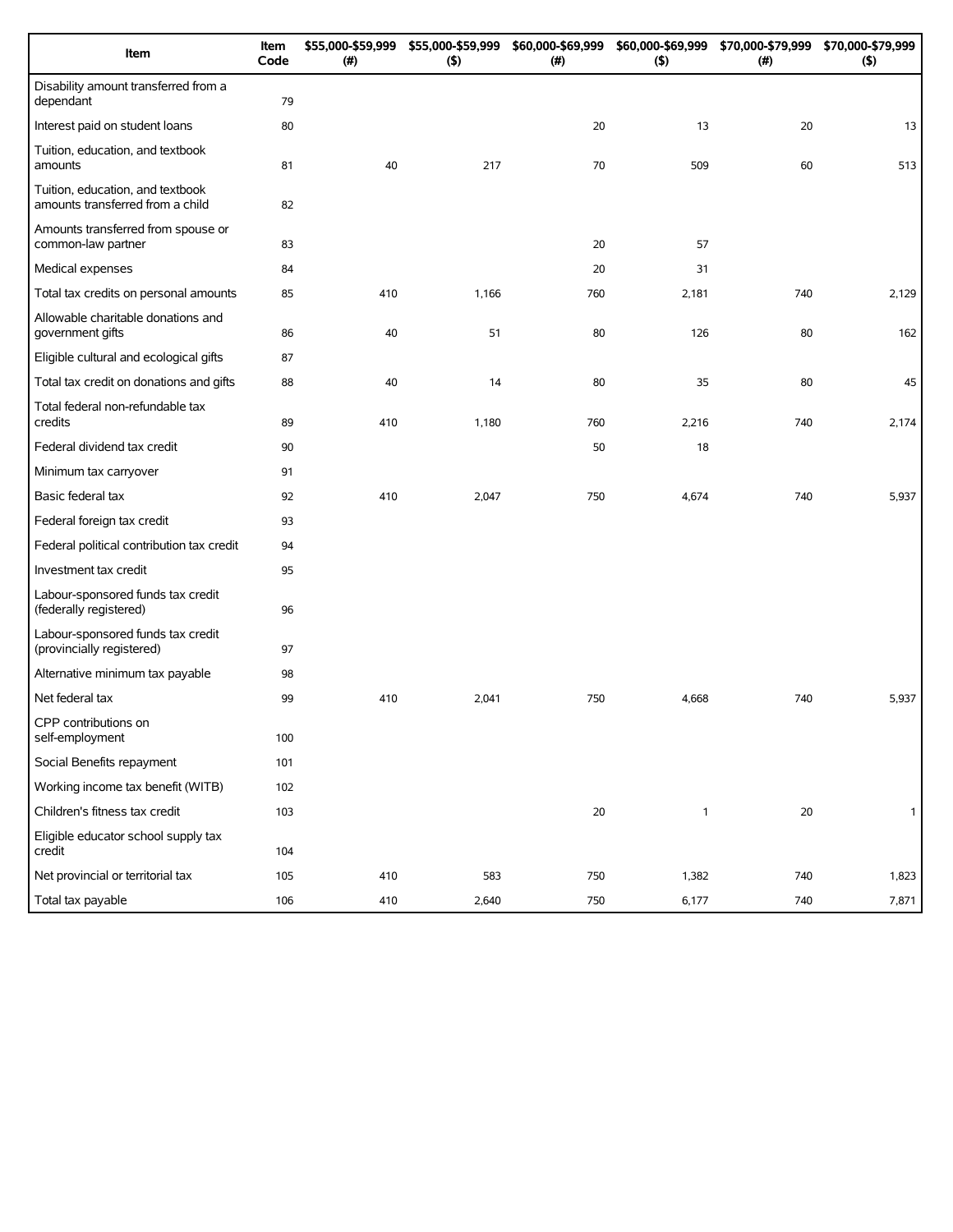| Item                                                                            | Item<br>Code   | \$80,000-\$89,999<br>(#) | \$80,000-\$89,999<br>(5) | \$90,000-\$99,999<br>(# ) | (5)    | \$90,000-\$99,999 \$100,000-\$149,999 \$100,000-\$149,999<br>(#) | (5)     |
|---------------------------------------------------------------------------------|----------------|--------------------------|--------------------------|---------------------------|--------|------------------------------------------------------------------|---------|
| Number of taxable returns                                                       | $\mathbf{1}$   | 830                      |                          | 830                       |        | 2,940                                                            |         |
| Number of non-taxable returns                                                   | $\overline{2}$ |                          |                          |                           |        |                                                                  |         |
| Total number of returns                                                         | 3              | 830                      |                          | 830                       |        | 2,950                                                            |         |
| Employment income                                                               | 4              | 820                      | 65,031                   | 810                       | 73,124 | 2,920                                                            | 338,895 |
| Commissions (from employment)                                                   | 5              |                          |                          |                           |        |                                                                  |         |
| Other employment income                                                         | 6              | 30                       | 548                      | 30                        | 226    | 90                                                               | 505     |
| Old age security (OAS) pension                                                  | $\overline{7}$ | 30                       | 170                      | 30                        | 185    |                                                                  |         |
| CPP or QPP benefits                                                             | 8              | 60                       | 476                      | 60                        | 571    | 210                                                              | 1,660   |
| Other pensions and<br>superannuation                                            | 9              | 30                       | 819                      | 30                        | 921    | 100                                                              | 2,483   |
| Elected split-pension amount                                                    | 10             |                          |                          |                           |        |                                                                  |         |
| Universal child care benefit<br>(UCCB)                                          | 11             | 140                      | 152                      | 130                       | 140    | 350                                                              | 354     |
| Employment insurance and other<br>benefits                                      | 12             | 110                      | 943                      | 80                        | 685    | 140                                                              | 902     |
| Taxable amount of dividends from<br>taxable Canadian corporations               | 13             | 60                       | 409                      | 60                        | 474    | 250                                                              | 2,493   |
| Interest and other investment<br>income                                         | 14             | 60                       | 49                       | 60                        | 56     | 350                                                              | 330     |
| Net partnership income (limited or<br>non-active partners only)                 | 15             |                          |                          |                           |        |                                                                  |         |
| Net rental income                                                               | 16             | 20                       | 34                       | 20                        | $-5$   | 190                                                              | 358     |
| Taxable capital gains                                                           | 17             | 30                       | 28                       | 40                        | 75     | 140                                                              | 452     |
| RRSP income                                                                     | 18             | 70                       | 287                      | 80                        | 413    | 390                                                              | 2,547   |
| Other income                                                                    | 19             | 80                       | 522                      | 80                        | 527    | 300                                                              | 2,110   |
| Net business income                                                             | 20             | 30                       | 246                      | 30                        | 290    | 120                                                              | 1,552   |
| Net professional income                                                         | 21             |                          |                          |                           |        | 30                                                               | 357     |
| Net commission income                                                           | 22             |                          |                          |                           |        |                                                                  |         |
| Net farming income                                                              | 23             |                          |                          |                           |        |                                                                  |         |
| Net fishing income                                                              | 24             |                          |                          |                           |        | 10                                                               | 1,212   |
| Workers' compensation benefits                                                  | 25             |                          |                          | 10                        | 86     |                                                                  |         |
| Social assistance payments                                                      | 26             | 30                       | 102                      | 20                        | 87     | 20                                                               | 93      |
| Net federal supplements                                                         | 27             |                          |                          |                           |        |                                                                  |         |
| Total income assessed                                                           | 28             | 830                      | 70,402                   | 830                       | 78,411 | 2,950                                                            | 357,567 |
| Registered pension plan (RPP)<br>deduction                                      | 29             | 570                      | 2,607                    | 610                       | 3,469  | 2,410                                                            | 19,873  |
| <b>RRSP/PRPP</b> deduction                                                      | 30             | 150                      | 672                      | 190                       | 1,042  | 1,090                                                            | 8,347   |
| Deduction for elected<br>split-pension amount                                   | 31             |                          |                          |                           |        |                                                                  |         |
| Annual union, professional, or like<br>dues                                     | 32             | 530                      | 549                      | 570                       | 675    | 2,090                                                            | 3,236   |
| Child care expenses                                                             | 33             | 40                       | 258                      | 60                        | 292    | 180                                                              | 1,187   |
| <b>Business investment loss</b>                                                 | 34             |                          |                          |                           |        |                                                                  |         |
| Moving expenses                                                                 | 35             |                          |                          |                           |        | 20                                                               | 90      |
| Support payments made                                                           | 36             |                          |                          |                           |        | 10                                                               | 229     |
| Carrying charges and interest<br>expenses                                       | 37             |                          |                          |                           |        | 60                                                               | 134     |
| Deduction for CPP/QPP<br>contributions on self-employment<br>and other earnings | 38             |                          |                          |                           |        |                                                                  |         |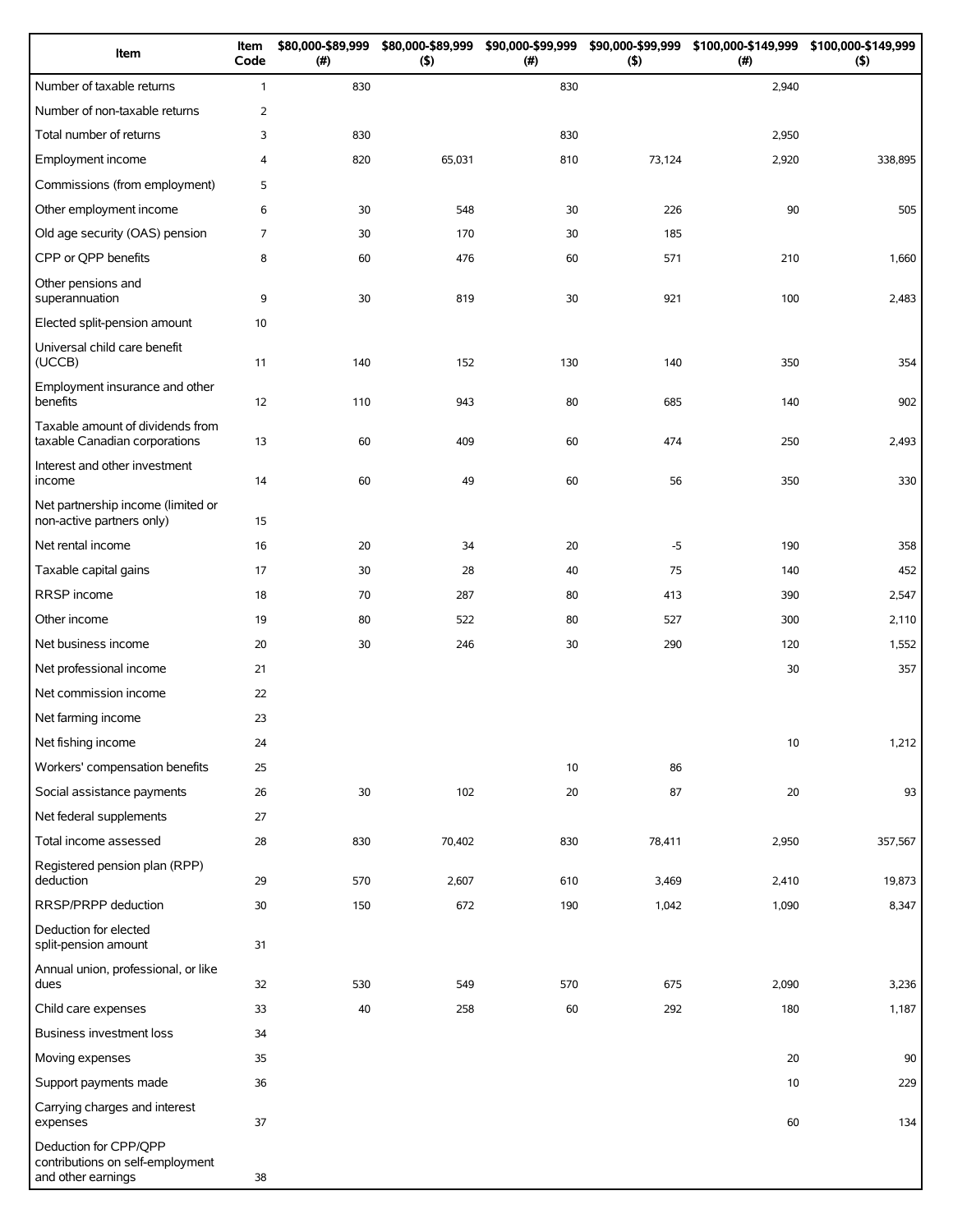| Item                                                                                             | Item<br>Code | \$80,000-\$89,999<br>(# ) | \$80,000-\$89,999<br>(5) | \$90,000-\$99,999<br>(# ) | \$90,000-\$99,999<br>(5) | \$100,000-\$149,999<br>(# ) | \$100,000-\$149,999<br>(5) |
|--------------------------------------------------------------------------------------------------|--------------|---------------------------|--------------------------|---------------------------|--------------------------|-----------------------------|----------------------------|
| Deduction for provincial parental<br>insurance plan (PPIP) premiums<br>on self-employment income | 39           |                           |                          |                           |                          |                             |                            |
| Exploration and development<br>expenses                                                          | 40           |                           |                          |                           |                          |                             |                            |
| Other employment expenses                                                                        | 41           |                           |                          | 10                        | 29                       | 40                          | 78                         |
| Clergy residence deduction                                                                       | 42           |                           |                          |                           |                          |                             |                            |
| Other deductions                                                                                 | 43           | 20                        | 30                       | 20                        | 34                       | 40                          | 38                         |
| Total deductions before<br>adjustments                                                           | 44           | 720                       | 4,410                    | 730                       | 5,719                    | 2,780                       | 33,597                     |
| Social benefits repayment                                                                        | 45           |                           |                          |                           |                          |                             |                            |
| Net income                                                                                       | 46           | 830                       | 65,896                   | 830                       | 72,570                   | 2,950                       | 323,536                    |
| Canadian Forces personnel and<br>police deduction                                                | 47           |                           |                          |                           |                          |                             |                            |
| Security options deductions                                                                      | 48           |                           |                          |                           |                          |                             |                            |
| Other payments deduction                                                                         | 49           | 40                        | 226                      | 30                        | 180                      | 80                          | 460                        |
| Non-capital losses of other years                                                                | 50           |                           |                          |                           |                          |                             |                            |
| Net capital losses of other years                                                                | 51           |                           |                          |                           |                          | 20                          | 51                         |
| Capital gains deduction                                                                          | 52           |                           |                          |                           |                          |                             |                            |
| Northern residents deductions                                                                    | 53           | 670                       | 4,807                    | 700                       | 5,404                    | 2,590                       | 25,198                     |
| Additional deductions                                                                            | 54           |                           |                          |                           |                          |                             |                            |
| Farming/fishing losses of prior<br>years                                                         | 55           |                           |                          |                           |                          |                             |                            |
| Total deductions from net income                                                                 | 56           | 680                       | 5,058                    | 700                       | 5,598                    | 2,610                       | 25,738                     |
| Taxable income assessed                                                                          | 57           | 830                       | 60,869                   | 830                       | 66,972                   | 2,950                       | 297,798                    |
| Basic personal amount                                                                            | 58           | 830                       | 9,492                    | 830                       | 9,464                    | 2,950                       | 33,789                     |
| Age amount                                                                                       | 59           |                           |                          |                           |                          |                             |                            |
| Spouse or common-law partner<br>amount                                                           | 60           | 110                       | 943                      | 110                       | 904                      | 280                         | 2,195                      |
| Amount for an eligible dependant                                                                 | 61           |                           |                          | 60                        | 658                      | 170                         | 1,746                      |
| Family caregiver amount for<br>children under 18 years of age                                    | 62           |                           |                          |                           |                          | 20                          | 53                         |
| Amount for infirm dependants age<br>18 or older                                                  | 63           |                           |                          |                           |                          |                             |                            |
| CPP or QPP contributions<br>through employment                                                   | 64           | 810                       | 2,088                    | 810                       | 2,111                    | 2,890                       | 7,588                      |
| CPP or QPP contributions on<br>self-employment and other<br>earnings                             | 65           |                           |                          |                           |                          |                             |                            |
| Employment insurance premiums                                                                    | 66           | 800                       | 753                      | 810                       | 761                      | 2,870                       | 2,723                      |
| PPIP premiums paid                                                                               | 67           |                           |                          |                           |                          |                             |                            |
| PPIP premiums payable on<br>employment income                                                    | 68           |                           |                          |                           |                          |                             |                            |
| PPIP premiums payable on<br>self-employment income                                               | 69           |                           |                          |                           |                          |                             |                            |
| Volunteer firefighters'<br>amount/search and rescue<br>volunteers' amount                        | 70           |                           |                          |                           |                          |                             |                            |
| Canada employment amount                                                                         | 71           | 820                       | 948                      | 820                       | 943                      | 2,920                       | 3,384                      |
| Public transit amount                                                                            | 72           |                           |                          |                           |                          | 20                          | $\overline{7}$             |
| Children's arts amount                                                                           | 73           |                           |                          |                           |                          | 30                          | 8                          |
| Home accessibility expenses                                                                      | 74           |                           |                          |                           |                          |                             |                            |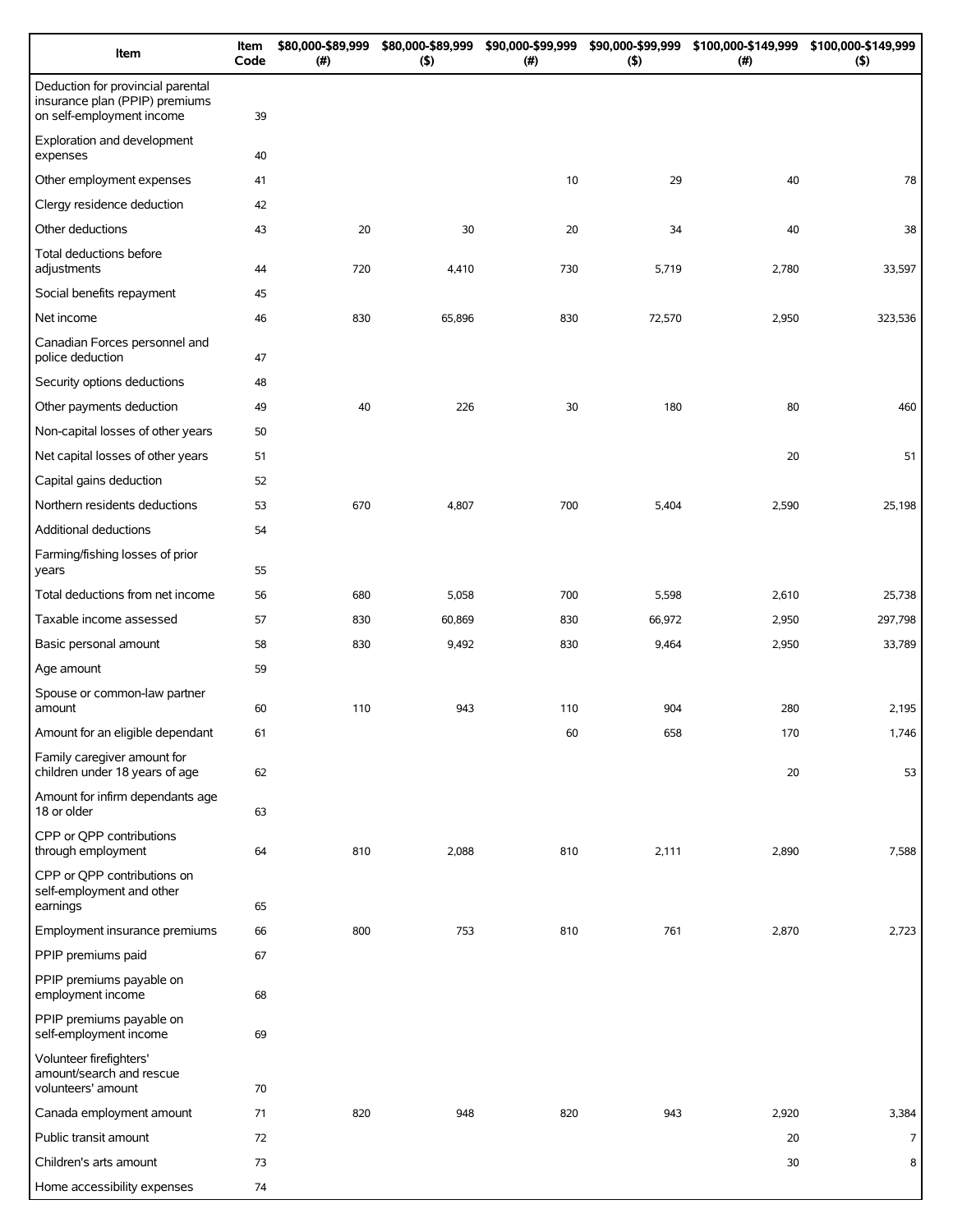| Item                                                                 | Item<br>Code | \$80,000-\$89,999<br>(# ) | \$80,000-\$89,999<br>$($ \$) | \$90,000-\$99,999<br>(# ) | \$90,000-\$99,999<br>(5) | \$100,000-\$149,999 \$100,000-\$149,999<br>(#) | (5)            |
|----------------------------------------------------------------------|--------------|---------------------------|------------------------------|---------------------------|--------------------------|------------------------------------------------|----------------|
| Home buyers' amount                                                  | 75           |                           |                              |                           |                          | 30                                             | 115            |
| Pension income amount                                                | 76           | 40                        | 76                           | 40                        | 83                       | 140                                            | 271            |
| Caregiver amount                                                     | 77           |                           |                              |                           |                          |                                                |                |
| Disability amount                                                    | 78           |                           |                              |                           |                          | 10                                             | 88             |
| Disability amount transferred from<br>a dependant                    | 79           |                           |                              |                           |                          |                                                |                |
| Interest paid on student loans                                       | 80           | 20                        | 15                           | 30                        | 14                       | 150                                            | 135            |
| Tuition, education, and textbook<br>amounts                          | 81           | 30                        | 252                          | 40                        | 260                      | 200                                            | 1,249          |
| Tuition, education, and textbook<br>amounts transferred from a child | 82           |                           |                              |                           |                          | 30                                             | 162            |
| Amounts transferred from spouse<br>or common-law partner             | 83           |                           |                              | 10                        | 51                       | 60                                             | 331            |
| Medical expenses                                                     | 84           | 10                        | 28                           | 20                        | 44                       | 70                                             | 186            |
| Total tax credits on personal<br>amounts                             | 85           | 830                       | 2,333                        | 830                       | 2,319                    | 2,950                                          | 8,159          |
| Allowable charitable donations and<br>government gifts               | 86           | 90                        | 141                          | 100                       | 146                      | 590                                            | 1,155          |
| Eligible cultural and ecological<br>gifts                            | 87           |                           |                              |                           |                          |                                                |                |
| Total tax credit on donations and<br>gifts                           | 88           | 90                        | 39                           | 100                       | 41                       | 590                                            | 329            |
| Total federal non-refundable tax<br>credits                          | 89           | 830                       | 2,372                        | 830                       | 2,360                    | 2,950                                          | 8,488          |
| Federal dividend tax credit                                          | 90           | 60                        | 48                           | 60                        | 51                       | 250                                            | 279            |
| Minimum tax carryover                                                | 91           |                           |                              |                           |                          |                                                |                |
| Basic federal tax                                                    | 92           | 830                       | 8,014                        | 820                       | 9,284                    | 2,940                                          | 47,000         |
| Federal foreign tax credit                                           | 93           |                           |                              | 20                        | $\mathbf{1}$             | 50                                             | 11             |
| Federal political contribution tax<br>credit                         | 94           |                           |                              |                           |                          | 30                                             | $\overline{7}$ |
| Investment tax credit                                                | 95           |                           |                              |                           |                          |                                                |                |
| Labour-sponsored funds tax credit<br>(federally registered)          | 96           |                           |                              |                           |                          |                                                |                |
| Labour-sponsored funds tax credit<br>(provincially registered)       | 97           |                           |                              |                           |                          |                                                |                |
| Alternative minimum tax payable                                      | 98           |                           |                              |                           |                          |                                                |                |
| Net federal tax                                                      | 99           | 830                       | 8,007                        | 820                       | 9,280                    | 2,940                                          | 46,984         |
| CPP contributions on<br>self-employment                              | 100          |                           |                              |                           |                          |                                                |                |
| Social Benefits repayment                                            | 101          |                           |                              |                           |                          |                                                |                |
| Working income tax benefit<br>(WITB)                                 | 102          |                           |                              |                           |                          |                                                |                |
| Children's fitness tax credit                                        | 103          | 20                        | $\mathbf{1}$                 | 30                        | $\mathbf{1}$             | 160                                            | 9              |
| Eligible educator school supply tax<br>credit                        | 104          |                           |                              |                           |                          | 50                                             | $\overline{4}$ |
| Net provincial or territorial tax                                    | 105          | 830                       | 2,506                        | 820                       | 2,954                    | 2,940                                          | 15,498         |
| Total tax payable                                                    | 106          | 830                       | 10,638                       | 830                       | 12,395                   | 2,940                                          | 63,005         |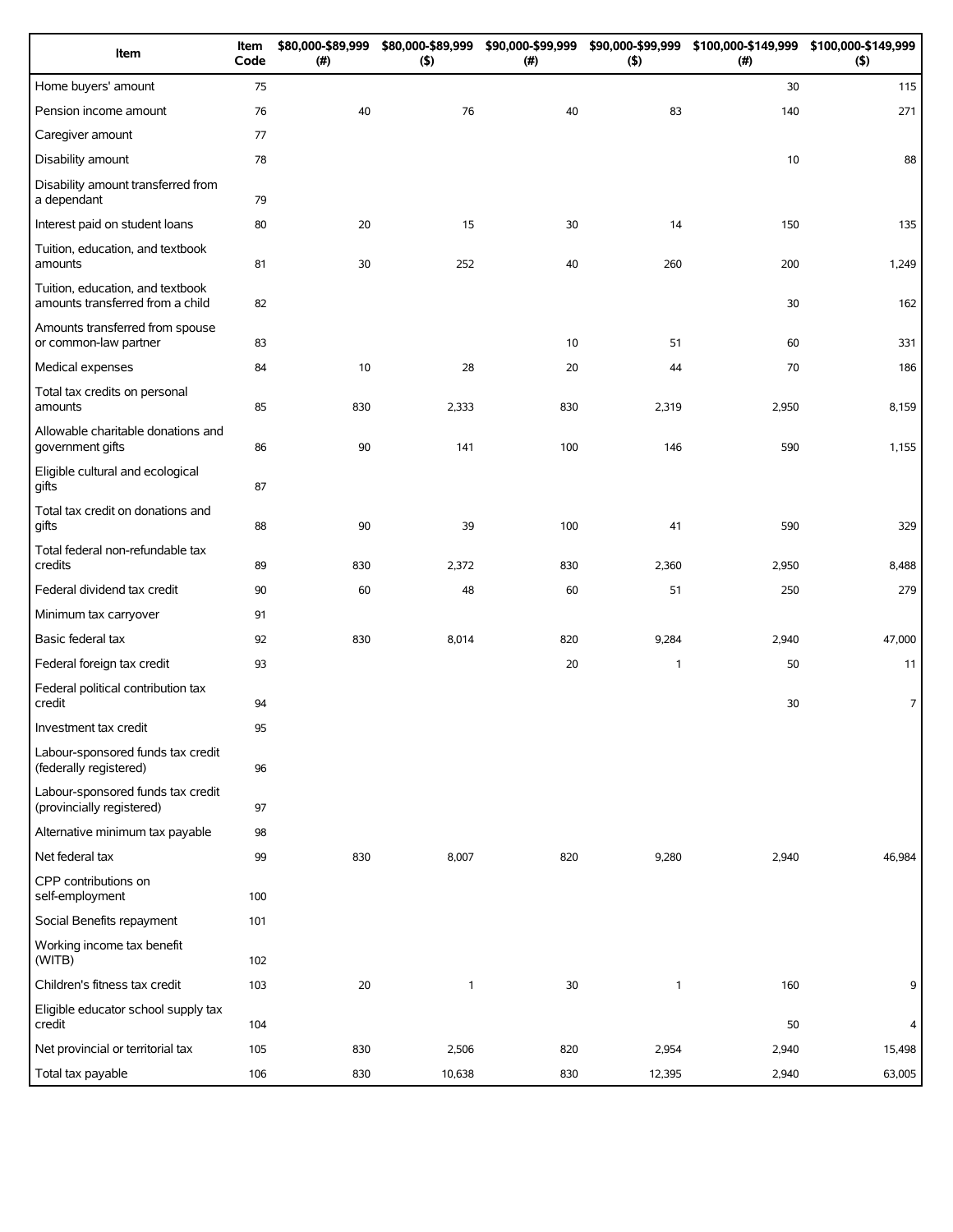| Item                                                                                          | Item<br>Code   | (#) | \$150,000-\$249,999 \$150,000-\$249,999<br>$($ \$) | \$250,000<br>and<br>over (#) | \$250,000<br>and<br>over $($ \$) |
|-----------------------------------------------------------------------------------------------|----------------|-----|----------------------------------------------------|------------------------------|----------------------------------|
| Number of taxable returns                                                                     | $\mathbf{1}$   | 880 |                                                    | 120                          |                                  |
| Number of non-taxable returns                                                                 | $\overline{2}$ |     |                                                    |                              |                                  |
| Total number of returns                                                                       | 3              | 880 |                                                    | 120                          |                                  |
| Employment income                                                                             | 4              | 860 | 141,836                                            | 110                          | 29,381                           |
| Commissions (from employment)                                                                 | 5              |     |                                                    |                              |                                  |
| Other employment income                                                                       | 6              | 50  | 48                                                 |                              |                                  |
| Old age security (OAS) pension                                                                | $\overline{7}$ | 40  | 259                                                |                              |                                  |
| CPP or QPP benefits                                                                           | 8              |     |                                                    |                              |                                  |
| Other pensions and superannuation                                                             | 9              | 90  | 3,357                                              | 20                           | 740                              |
| Elected split-pension amount                                                                  | 10             |     |                                                    |                              |                                  |
| Universal child care benefit (UCCB)                                                           | 11             | 30  | 27                                                 |                              |                                  |
| Employment insurance and other benefits                                                       | 12             |     |                                                    |                              |                                  |
| Taxable amount of dividends from taxable Canadian corporations                                | 13             | 140 | 2,888                                              | 40                           | 2,560                            |
| Interest and other investment income                                                          | 14             | 230 | 281                                                | 50                           | 394                              |
| Net partnership income (limited or non-active partners only)                                  | 15             |     |                                                    |                              |                                  |
| Net rental income                                                                             | 16             | 120 | 387                                                | 20                           | 492                              |
| Taxable capital gains                                                                         | 17             | 80  | 564                                                | 30                           | 1,602                            |
| RRSP income                                                                                   | 18             | 160 | 1,862                                              |                              |                                  |
| Other income                                                                                  | 19             | 140 | 2,128                                              | 40                           | 1,658                            |
| Net business income                                                                           | 20             | 50  | 1,678                                              |                              |                                  |
| Net professional income                                                                       | 21             | 20  | 841                                                | 10                           | 3,849                            |
| Net commission income                                                                         | 22             |     |                                                    |                              |                                  |
| Net farming income                                                                            | 23             |     |                                                    |                              |                                  |
| Net fishing income                                                                            | 24             |     |                                                    |                              |                                  |
| Workers' compensation benefits                                                                | 25             | 20  | 219                                                |                              |                                  |
| Social assistance payments                                                                    | 26             |     |                                                    |                              |                                  |
| Net federal supplements                                                                       | 27             |     |                                                    |                              |                                  |
| Total income assessed                                                                         | 28             | 880 | 158,136                                            | 120                          | 41,894                           |
| Registered pension plan (RPP) deduction                                                       | 29             | 660 | 7,638                                              | 60                           | 1,048                            |
| RRSP/PRPP deduction                                                                           | 30             | 480 | 6,013                                              | 80                           | 1,674                            |
| Deduction for elected split-pension amount                                                    | 31             |     |                                                    |                              |                                  |
| Annual union, professional, or like dues                                                      | 32             | 390 | 762                                                | 30                           | 87                               |
| Child care expenses                                                                           | 33             |     |                                                    |                              |                                  |
| Business investment loss                                                                      | 34             |     |                                                    |                              |                                  |
| Moving expenses                                                                               | 35             |     |                                                    |                              |                                  |
| Support payments made                                                                         | 36             |     |                                                    |                              |                                  |
| Carrying charges and interest expenses                                                        | 37             | 50  | 110                                                | 20                           | 179                              |
| Deduction for CPP/QPP contributions on self-employment and other earnings                     | 38             |     |                                                    | 10                           | 27                               |
| Deduction for provincial parental insurance plan (PPIP) premiums on<br>self-employment income | 39             |     |                                                    |                              |                                  |
| Exploration and development expenses                                                          | 40             |     |                                                    |                              |                                  |
| Other employment expenses                                                                     | 41             | 10  | 50                                                 |                              |                                  |
| Clergy residence deduction                                                                    | 42             |     |                                                    |                              |                                  |
| Other deductions                                                                              | 43             | 20  | 83                                                 |                              |                                  |
| Total deductions before adjustments                                                           | 44             | 840 | 15,867                                             | 120                          | 3,341                            |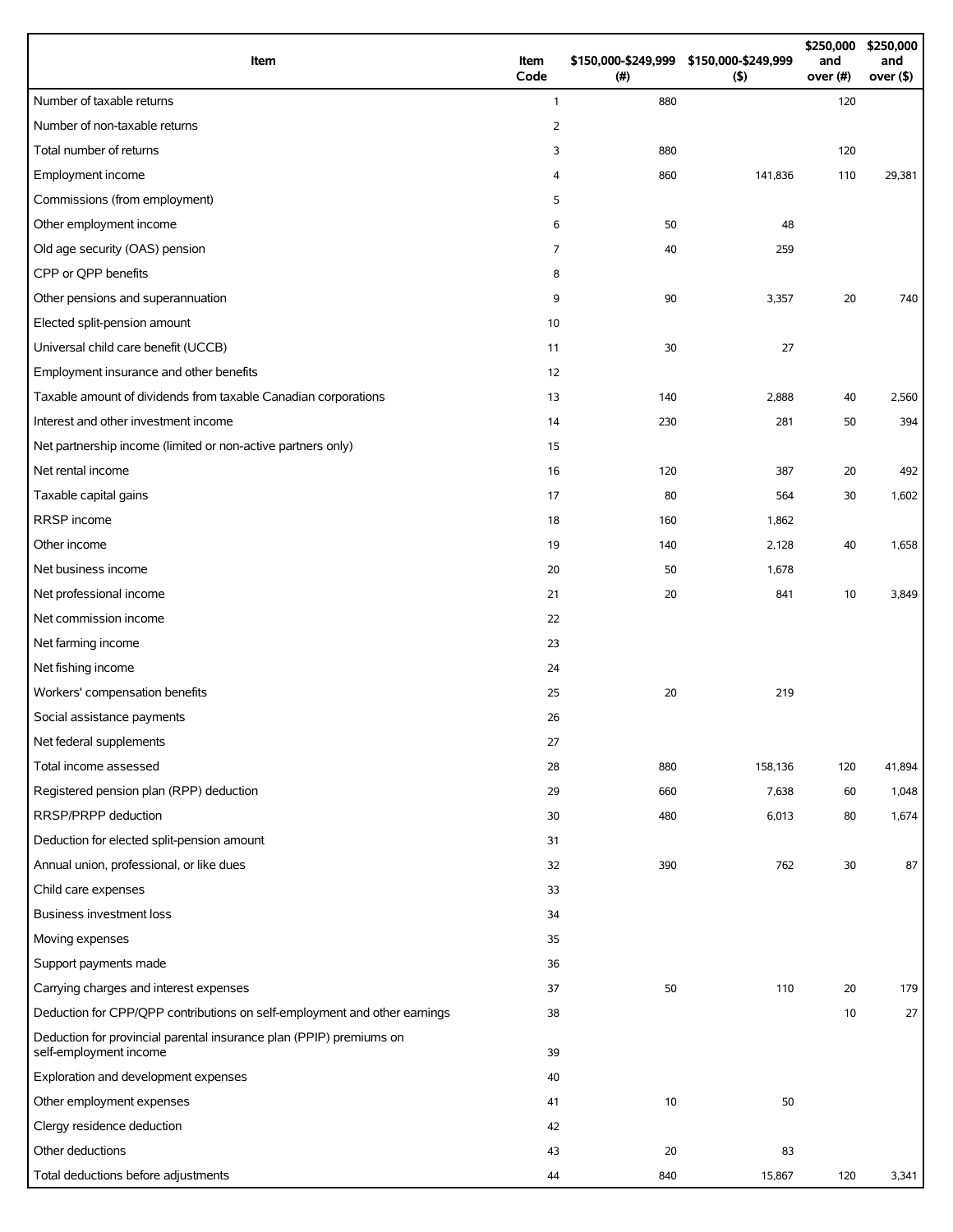| Item                                                                | <b>Item Code</b> | (#) | \$150,000-\$249,999 \$150,000-\$249,999<br>(5) | \$250,000<br>and<br>over (#) | \$250,000<br>and<br>over (\$) |
|---------------------------------------------------------------------|------------------|-----|------------------------------------------------|------------------------------|-------------------------------|
| Social benefits repayment                                           | 45               | 40  | 258                                            |                              |                               |
| Net income                                                          | 46               | 880 | 142,011                                        | 120                          | 38,463                        |
| Canadian Forces personnel and police deduction                      | 47               |     |                                                |                              |                               |
| Security options deductions                                         | 48               |     |                                                |                              |                               |
| Other payments deduction                                            | 49               | 20  | 240                                            |                              |                               |
| Non-capital losses of other years                                   | 50               |     |                                                |                              |                               |
| Net capital losses of other years                                   | 51               |     |                                                | 10                           | 23                            |
| Capital gains deduction                                             | 52               |     |                                                |                              |                               |
| Northern residents deductions                                       | 53               | 810 | 10,568                                         | 110                          | 1,407                         |
| Additional deductions                                               | 54               |     |                                                |                              |                               |
| Farming/fishing losses of prior years                               | 55               |     |                                                |                              |                               |
| Total deductions from net income                                    | 56               | 820 | 11,040                                         | 110                          | 2,163                         |
| Taxable income assessed                                             | 57               | 880 | 130,971                                        | 120                          | 36,300                        |
| Basic personal amount                                               | 58               | 880 | 10,097                                         | 120                          | 1,421                         |
| Age amount                                                          | 59               |     |                                                |                              |                               |
| Spouse or common-law partner amount                                 | 60               | 90  | 744                                            |                              |                               |
| Amount for an eligible dependant                                    | 61               | 40  | 374                                            |                              |                               |
| Family caregiver amount for children under 18 years of age          | 62               |     |                                                |                              |                               |
| Amount for infirm dependants age 18 or older                        | 63               |     |                                                |                              |                               |
| CPP or QPP contributions through employment                         | 64               | 850 | 2,261                                          | 100                          | 274                           |
| CPP or QPP contributions on self-employment and other earnings      | 65               |     |                                                | 10                           | 27                            |
| Employment insurance premiums                                       | 66               | 840 | 793                                            | 90                           | 84                            |
| PPIP premiums paid                                                  | 67               |     |                                                |                              |                               |
| PPIP premiums payable on employment income                          | 68               |     |                                                |                              |                               |
| PPIP premiums payable on self-employment income                     | 69               |     |                                                |                              |                               |
| Volunteer firefighters' amount/search and rescue volunteers' amount | 70               |     |                                                |                              |                               |
| Canada employment amount                                            | 71               | 860 | 1,000                                          | 110                          | 130                           |
| Public transit amount                                               | 72               |     |                                                |                              |                               |
| Children's arts amount                                              | 73               |     |                                                |                              |                               |
| Home accessibility expenses                                         | 74               |     |                                                |                              |                               |
| Home buyers' amount                                                 | 75               |     |                                                |                              |                               |
| Pension income amount                                               | 76               | 100 | 199                                            | 20                           | 37                            |
| Caregiver amount                                                    | 77               |     |                                                |                              |                               |
| Disability amount                                                   | 78               |     |                                                |                              |                               |
| Disability amount transferred from a dependant                      | 79               |     |                                                |                              |                               |
| Interest paid on student loans                                      | 80               | 20  | 14                                             |                              |                               |
| Tuition, education, and textbook amounts                            | 81               | 40  | 234                                            |                              |                               |
| Tuition, education, and textbook amounts transferred from a child   | 82               | 30  | 150                                            |                              |                               |
| Amounts transferred from spouse or common-law partner               | 83               | 10  | 60                                             |                              |                               |
| Medical expenses                                                    | 84               | 40  | 152                                            | 20                           | 53                            |
| Total tax credits on personal amounts                               | 85               | 880 | 2,445                                          | 120                          | 334                           |
| Allowable charitable donations and government gifts                 | 86               | 280 | 689                                            | 50                           | 206                           |
| Eligible cultural and ecological gifts                              | 87               |     |                                                |                              |                               |
| Total tax credit on donations and gifts                             | 88               | 280 | 194                                            | 50                           | 65                            |
| Total federal non-refundable tax credits                            | 89               | 880 | 2,639                                          | 120                          | 399                           |